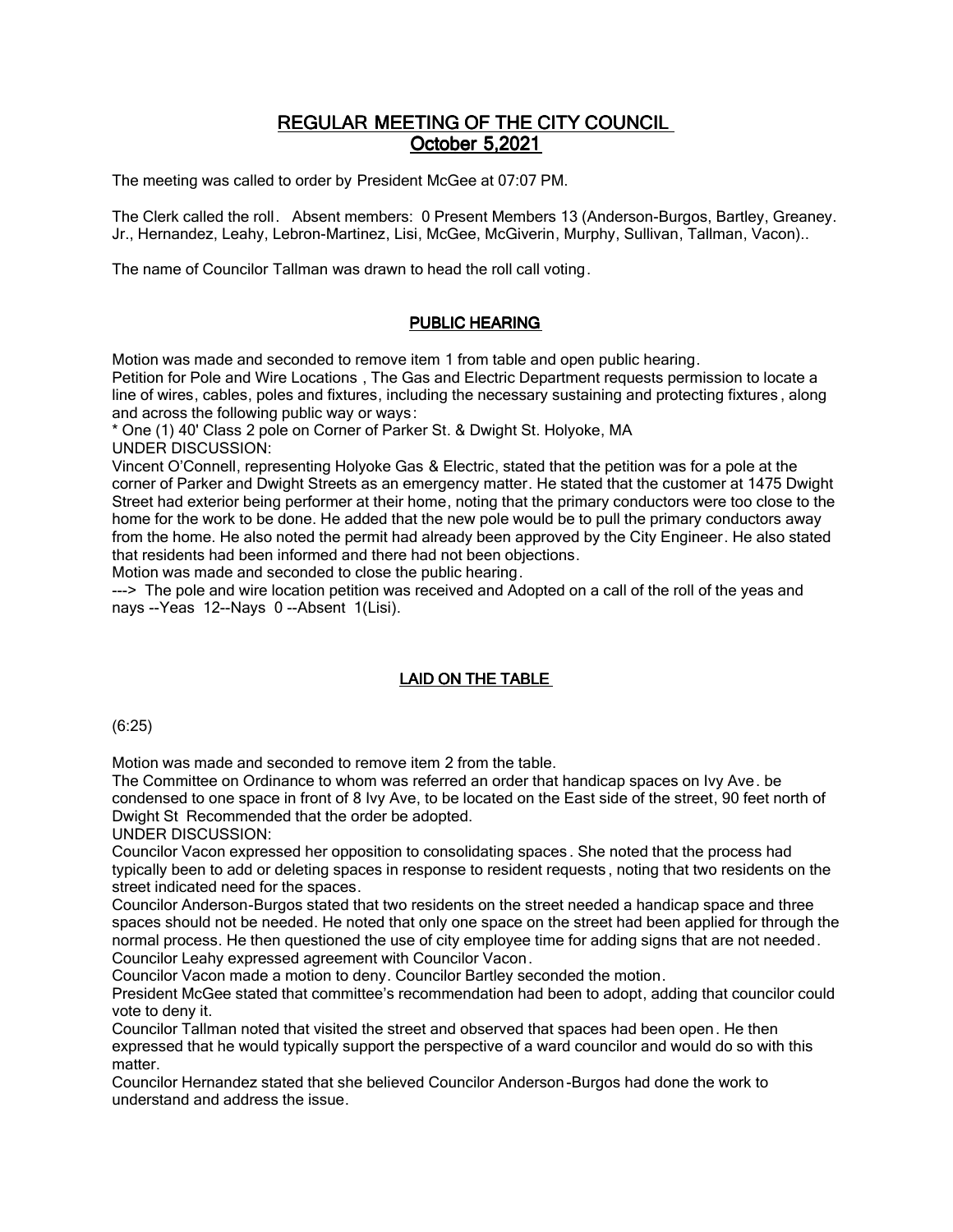Councilor Vacon noted that there had been four spaces and that one had already been removed. She also noted one resident had expressed that all spaces were needed. She then noted that handicap spaces are for anyone with a handicap placard and not for specific people, adding that two people use two spaces all the time with the third being occasionally used. She also noted one handicap space was created to address issues with large trucks trying to get in and out across the street .

Councilor Greaney stated that he had visited the street numerous and observed all spaces being used at all times of the day.

Councilor McGiverin expressed his understanding that parking should be restricted for handicap use when someone would be regularly using that spot overnight. He then noted that he could not consolidating to one space if two people were using spots.

Councilor Anderson-Burgos stated that if the issue had been making space for trucks, placement of a handicap space would not be the appropriate way to address it. He then clarified that were three spaces, adding that they were seeking two remove one and leave two for the two residents using them. He also noted that he spoke to every resident on the street when he was asked to address the issue. He then stated that if the issue was trucks, that could be addressed in another way.

Councilor Murphy noted that the order stated that the intent was to condense to one handicap space. He then stated that there should be specifics provided clarifying which space was to be removed .

Councilor Lisi clarified that the agenda will always show the language of the order as originally filed , adding that the order had been amended in committee to eliminate the one extra spot. She stated that the legal language should be with the Council President.

President McGee stated that he did have the legal language. He read the language to clarify that one spot would be deleted and one spot would be deleted and re-added to adjust the language of the spot in the parking schedule of the ordinances.

Councilor Lisi clarified that the east side was adjusting the location of the sign and the other language was deleting a sign on the west side.

Councilor McGiverin noted the Engineer stated that moving one side would eliminate one additional parking spot.

Councilor Lisi clarified that moving the spot would create an additional space .

---> Motion to pass the first reading failed on a show of hands.

Motion was made and seconded to remove item 3 from the table.

The Committee on Ordinance to whom was referred an order that the city council raise the sewer fee to a minimum of \$8.05 per 1000 gallons in order to make certain that the enterprise fund no longer operates with deficits, but also to plan for the additional needed improvements funded by debt service.

Recommended that the order be adopted with an amendment to \$7.50 per 1000 gallons.

Councilor Lisi clarified that the \$21 per quarter would be with a median user, noting that the calculations did not differentiate between commercial, industrial, and residential users. She added that the average home would likely see a smaller increase than \$21.

Councilor Vacon stated that taxpayers want their city government to work within the city budget . She then stated that every tax dollar taken in should not be spent, resulting in almost no free cash. She then recognized that the sewer fund needed to be balanced, adding that there needed to be more discussion on how to fund the related capital expenses, specifically with as much of the ARPA funds as possible . She then emphasized that she was willing to support the lowest rate that would balance the fund . She then noted that people on fixed incomes, particularly those on Social Security, do not receive increases that would match the increases in the sewer rate.

Councilor Greaney stated that people on Social Security only receive a \$30 stipend that is used to cover increased costs of Medicare.

---> Report of Committee was received and Adopted on a call of the roll of the yeas and nays --Yeas 10--Nays 3 (Bartley, Greaney, Leahy)--Absent 0

(47:15)

### PUBLIC COMMENT

Edward Owen, 120 Front St, stated that while nobody wants to pay more taxes, he also would not want to lose services. He then stated that he thought \$7.50 was a reasonable rate for the sewer fund.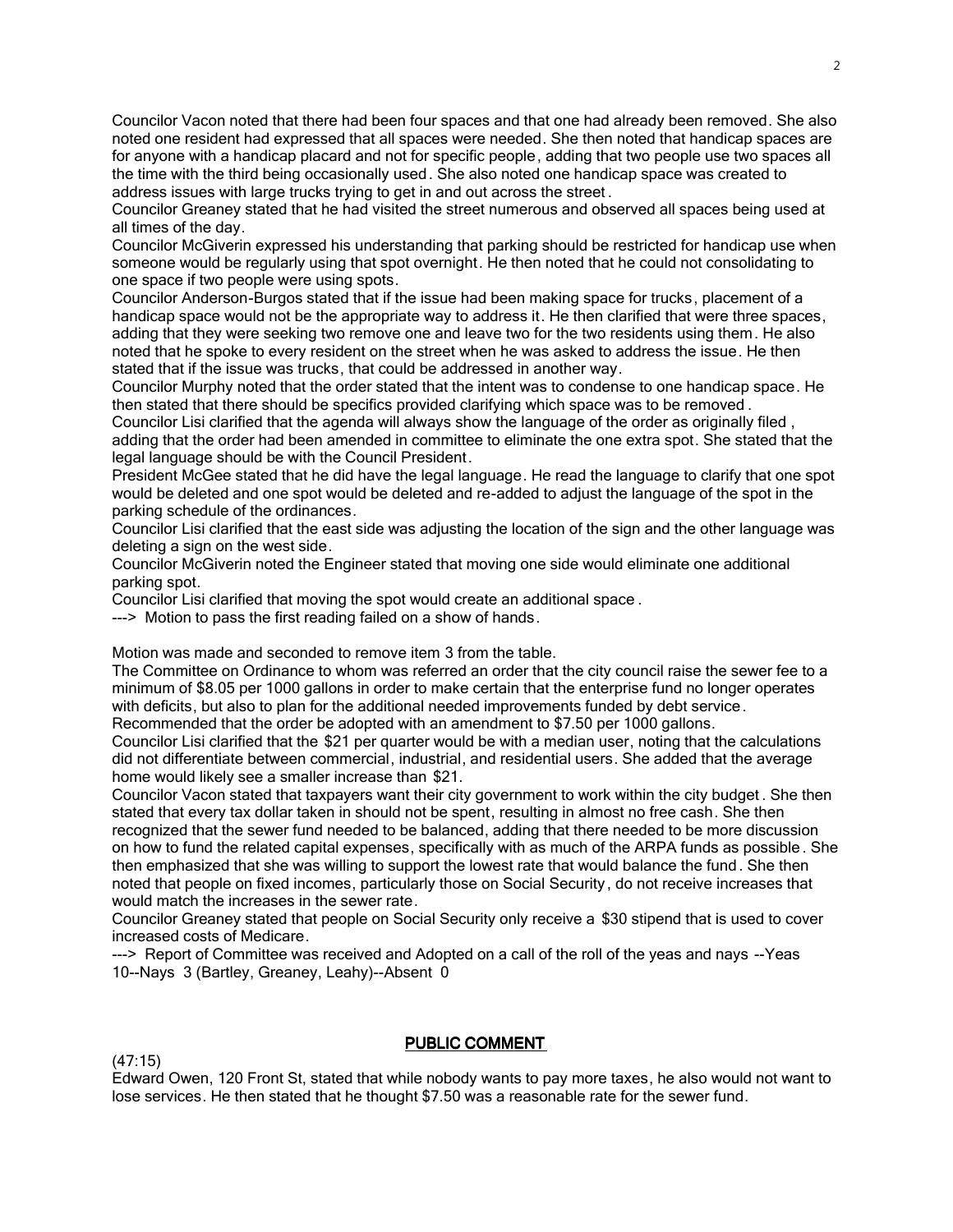Motion was made and seconded to suspend the necessary rules to allow out of city residents to speak . Joanna Mae Boody, 10 Federal St, Montague, commended Councilor Anderson-Burgos for his response to her. She then stated that she had sought to hear from Mayor Murphy and Chief Pratt on an issue for the past month.

Spencer Fox Peterson, 51 Portland St, stated that he had been working with Ms. Boody to address a matter. He then stated that police officers receive raises annual while crime remained persistent . He then suggested that workers be paid for what it costs them to do the work, and that health matters such as sewers receive more funding. He then questioned comments minimizing households that have more than one income. He then stated that he would continue to seek to hear from Mayor Murphy and Chief Pratt.

(52:25)

#### **COMMUNICATIONS**

Motion was made and seconded to suspend the necessary rules to take items 4 and 5 as a package. From Terence Murphy, Acting Mayor letter appointing Ms. Cheryl Figueroa, 223 Pine St. to serve as a Board Member for the Valley Opportunity Council for the City of Holyoke : Ms. Figueroa will replace Anthony Soto and will finish his term; said term will expire on December 31, 2022. ---> Received and referred to the Public Service Committee.

From Terence Murphy, Acting Mayor letter appointing Ms. Jacqueline Watson, 20 Easthampton Rd. #F6 to serve as a Board Member for the Valley Opportunity Council for the City of Holyoke : Ms. Watson will replace Kate Preissler and will finish her term ; said term will expire on December 31, 2023. ---> Received and referred to the Public Service Committee.

Motion was made and seconded to suspend the necessary rules to take items 6, 7, and 8 as a package. From Terence Murphy, Acting Mayor letter reappointing Mr. Al Lehmann, 19 Thomas Ave. to serve as a member of the Commission on Disabilities for the City of Holyoke : Mr. Lehmann will serve a three year term; said term will expire in March 2024.

---> Received and appointment confirmed

.From Terence Murphy, Acting Mayor letter reappointing Ms. Liana Pasialis, 1081 Hampden St. to serve as a member of the Commission on Disabilities for the City of Holyoke : Ms. Pasialis will serve a three year term; said term will expire on March 2024. ---> Received and appointment confirmed.

From Terence Murphy, Acting Mayor letter reappointing the following individuals to serve as Commissioner of the Council on Aging for the City of Holyoke:

Susan Aiken, 359 Linden St. Sean Gonsalves, Board of Health Julita Rojas, 337 Sargeant St. Kyong Cruz, 107 Martin St. Nicole Perrier, 1706 Northampton St. Priscilla Garcia, 89 Brooks St. Dian McCollum, 20 Easthampton Rd. Cappie Glica, 19 Concord Ave. Barbara J. Grady, 44 Edward Dr. Len Brouillette, 179 Morgan St. Margaret Lemire, 67 Westfield Rd. Wayne Klinge, 22 Dale St.

---> Received and appointment confirmed.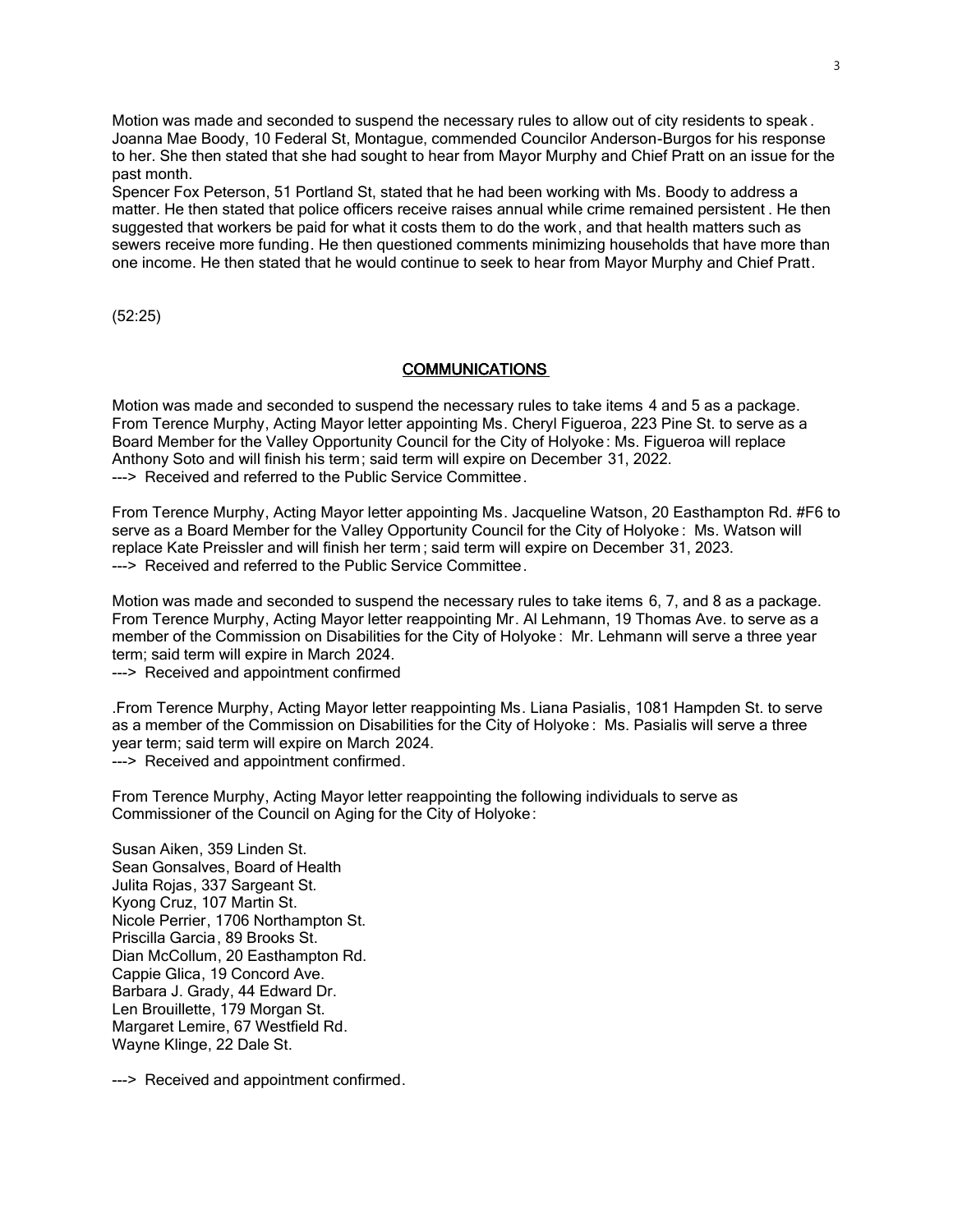From Terence Murphy, Acting Mayor letter to nominate Mr. Russell J. McNiff, Jr. 275 West Franklin St. to serve on the Citizens Advisory Committee (CAC) for the Office of Community Development for the City of Holyoke: Mr. McNiff will serve a one year term; said term will expire on June 30, 2022.

---> Received and referred to the Public Service Committee.

Motion was made and seconded to suspend the necessary rules to take items 10, 16 and 17 as a package.

From Lisa A. Ball, Acting City Solicitor, re: Opinion on Professional Supervisors Association Collective Bargaining Unit.

---> Received and referred to the Finance Committee.

Settlement Agreement by and between the City of Holyoke and Local Union No 1693, International Association of Firefighters AFL-CIO.

---> Received and referred to the Finance Committee.

Settlement Agreement By and Between the City of Holyoke and NAGE R1-180, Clerical Union. ---> Received and referred to the Finance Committee.

Motion was made and seconded to suspend the necessary rules to take items 11, 47 and Late File C as a package.

From Brenna Murphy McGee, MMC letter regarding In person Early Voting.

---> The Early Voting schedule was received and adopted on a call of the roll of the yeas and nays 13-Yeas 0 Nays

BARTLEY Ordered, that The City Clerk please send a communication to City Council in time for its 2nd meeting in October 2021 on the following ( based upon the preliminary election of 09/21/2021):

A. turnout-did Holyoke meet expectations? How did Holyoke do compared to our neighbors?;

B. the new voting machines-any issues?

- C. Satisfaction (or not) with the current polling locations
- D. General impressions on Holyoke elections .

---> Received and referred to the Development and Governmental Relations Committee.

From Brenna Murphy McGee, MMC communication in response to the order filed by Councilor Bartley regarding Preliminary Election.

---> Received

From Brenna Murphy McGee, MMC & Jeffery Anderson-Burgos, Admin. Ass't. to City Council, minutes of September 7, 2021.

---> Received and adopted.

From Tanya Wdowiak, City Auditor, Budget reports for general fund and sewer fund . ---> Received and referred to the Finance Committee.

From Planning & Development letter re: H & H Realty Holdings, LLC/H & H Cultivation LLC. 40-48 Main St.

---> Received and referred to the Ordinance Committee.

Motion was made and seconded to suspend the necessary rules to take up item 25 out of order. Petition of Peter Rosskothen, for a special permit for a non-conforming structure (4.7.3) at 3 Country Club Rd.

---> Received and referred to the Development and Governmental Relations Committee.

From Alicia M. Zoeller, Administrator Office of Community Development, Re: ARPA Fumding Recommendations from Citizens Advisory Committee and OCD and FFY2021 Spreadsheet. Councilor Murphy thanked all groups involved in reviewing proposals and making their recommendations ,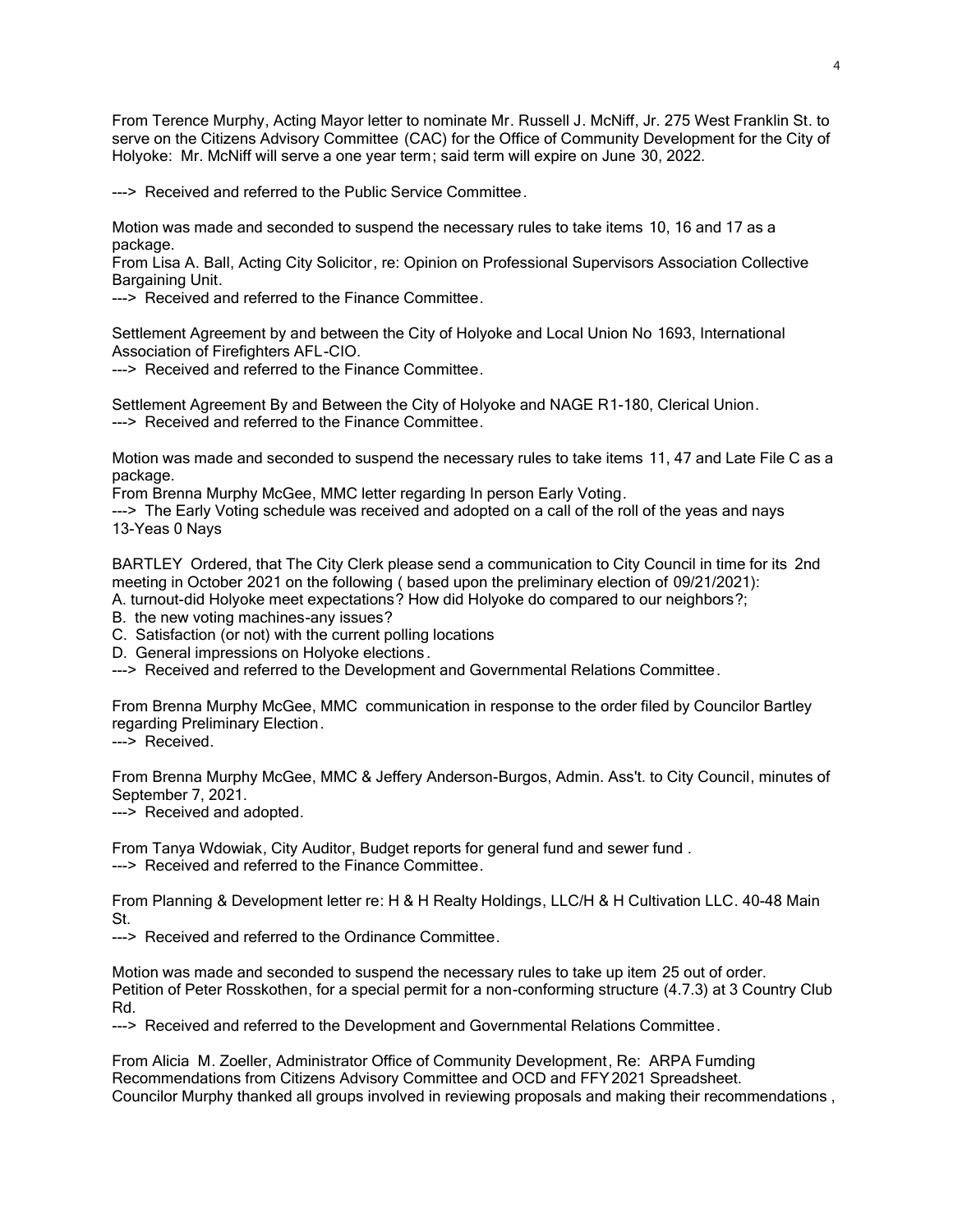as well as to the agencies seeking funds for their willingness to offer additional information on their proposals.

Councilor Bartley noted that while there had been a heated argument between he and Mayor Murphy at the last meeting, they were able to shake hands afterward, adding that this is how government should operate.

---> Received and referred to the Development and Governmental Relations Committee.

Communication from Councilor Bartley, re: Quit Claim Deed in regards to Hampden Papers Inc. at 100 Water St.

Councilor Bartley stated that the deed was for \$4.5 million for Hampden Papers. He then stated that the purpose of the communication was to engage in a brief discussion of what the city had done 5 years ago with regard to supporting the marijuana industry.

---> Received.

Motion was made and seconded to suspend the necessary rules to take items 19 and 20 as a package. Grant Completion Form "Planning Assistance Grant".

Councilor McGiverin asked if the item was a communication , noting it could be adopted if so. Councilor Vacon noted that the item was a report.

Councilor Bartley stated that the report was a result of an order filed a few years prior .

---> Received and referred to the Development and Governmental Relations Committee.

Grant Completion Form, " Greening the Gateway Cities Municipal Assistance Grant ". ---> Received and referred to the Development and Governmental Relations Committee.

From Board of Fire Commission minutes of August 19, 2021. ---> Received

Motion was made and seconded to suspend the necessary rules to take items 22 and 23 as a package. From 876 Grow, Inc. hosting a community outreach meeting at 6pm on Monday September 20, 2021 at 360 Race St.

---> Received and referred to the Ordinance Committee.

From Relevant Energy Concepts LLC hosting a Community outreach meeting on September 27, 2021 at 5:15 at 84 No. Bridge St.

---> Received and referred to the Ordinance Committee.

### **PETITIONS**

(1:06:00)

Petition for Secure Transportation Inc. for a livery license vehicle garaged at 337 High St. ---> Received and referred to the Finance Committee.

President McGee stated that item 26 should not have been on the agenda. Petition of Tiffany Madru, for an extension of hours for the special permit at 28C Appleton St. ---> Given leave to withdraw.

Petition of Nick Boccio, Paul R. Gallagjer for a zone change at 1 Maplecrest Circle, from R1 to RM20. ---> Received and referred to the Ordinance Committee.

# PRESIDENT'S REPORT

# (1:06:45)

President McGee stated that the Whiting Reservoir Study Committee would be holding a public engagement meeting that Thursday at 6:00 PM in the City Council chambers.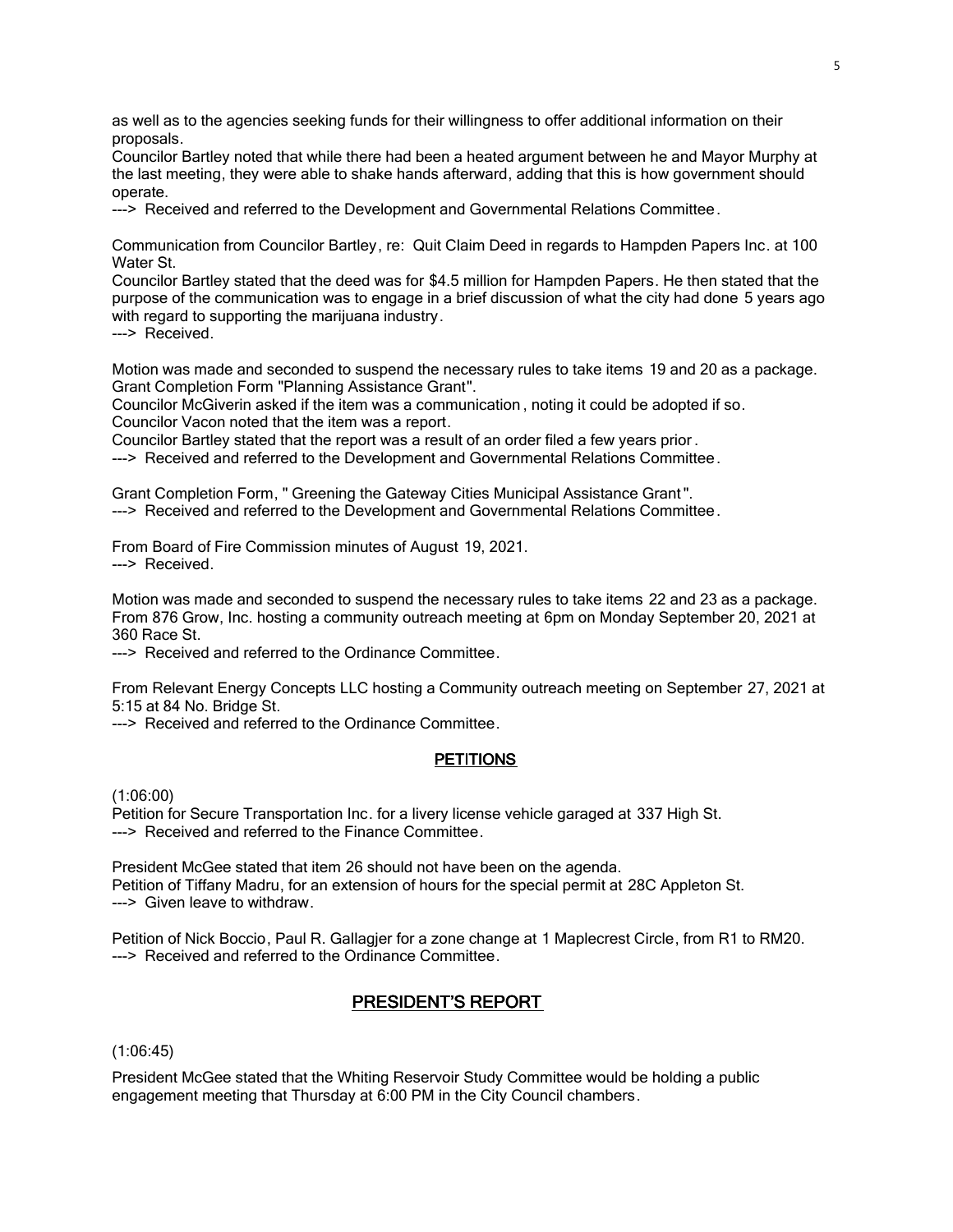He then stated that Engineer has made a request that traffic orders with substantial extra costs be referred to committee rather than adopting right away in case there is potential for alternative solutions to address issues.

He also noted there was a request that departments be copied on orders referred to committees so that they are more prepared to offer their feedback when committees discuss them.

He also stated there would be a mayoral debate on October 28th at the High School.

He then stated that there would be a citywide mask mandate starting the next day through at least December 1st.

He also stated that there had been issues with Zoom at a previous meeting, and that anyone in the public should reach out to a councilor if there is an issue at the current meeting .

Councilor Greaney stated that comments regarding multiple incomes in a household had just been to point out that some households and more able to absorb increased costs than others are. He also suggested that councilors should read more about the issue of ageism in society .

Acting Mayor Murphy stated that the gardens at Wisteriahurst were open to the public free of charge from dawn until dusk. He also noted that they were looking for more volunteers. He then stated that the Whiting Committee meeting would have live interpretation.

Councilor Bartley commended the work of the Whiting Street Reservoir Committee . He then suggested that there should be a City Council rule requiring all transfers within the DPW to be referred to the Finance Committee. He then noted that the Puerto Rican flag would be raised on October 15th. He also noted that there had been a building dedication for Mary Birks that day. He then added that there had been the grand opening for VentureX with several councilors in attendance.

Councilor Tallman noted that the Gas and Electric would be holding a family event at Veterans Park the following day.

# REPORTS OF COMMITTEES

(1:15:05)

The Committee on Ordinance to whom was referred an order Special Permit Application of First City Provisions Inc for a Marijuana Manufacturing Establishment and Recreational Marijuana Retail Establishment at 89 South St (017-01-005) to operate a recreational marijuana retail and marijuana manufacturing establishment.

have considered the same and Recommended that the order be adopted with the following conditions: 1. That the owner of the building always pay the commercial property tax rate to the extend allowed by federal, state, and local laws for the duration of the Special Permit.

2. That the business retains a minimum 30% Holyoke residents for non-security jobs.

3. That the hiring preference be given to security personnel that are retired Holyoke police or are a retired member of another police department that now lives in the city of Holyoke .

4. There shall be no marijuana consumption allowed on site.

5. That the hours of operation be set according to City ordinances.

6. That all outstanding issues identified by the Planning Department's letter or the Engineer's letter be addressed. .

> Committee Members: Rebecca Lisi Juan . Anderson-Burgos Linda L. Vacon Terence Murphy Libby Hernandez

UNDER DISCUSSION:

Councilor Lisi stated that they were a group of semi-local people with many principals of color , which had been exciting for the industry. She noted the application package was well put together. She also noted they would hire up to 25 employees maximum.

Councilor Greaney asked for clarification of the location .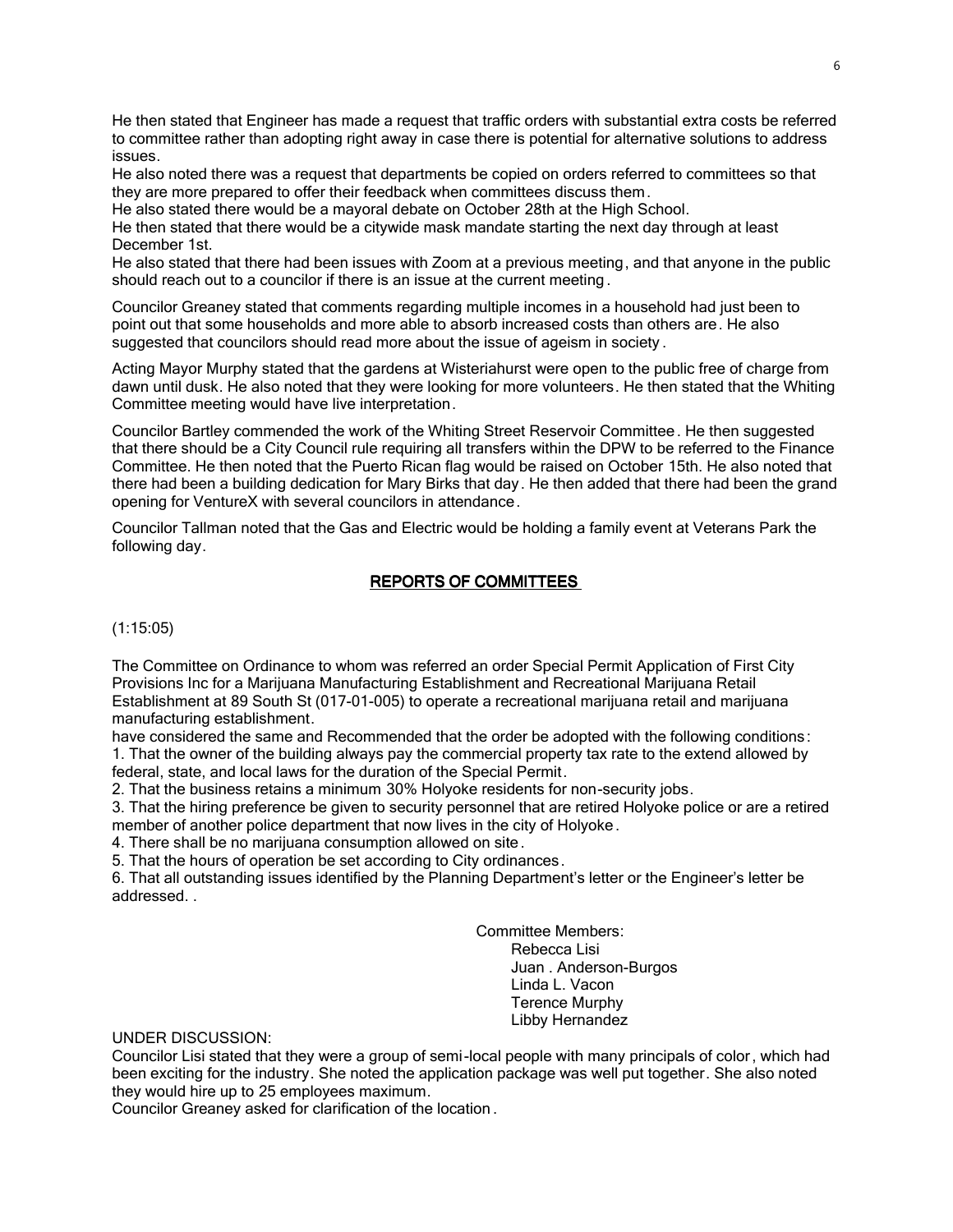Councilor Tallman stated it was near where school buses are parked .

Councilor Bartley expressed that he had known the family for many years , noting their commitment to civic engagement.

---> Report of Committee received and Adopted on a call of the roll of the yeas and nays --Yeas 12--Nays 0--Absent 1 (Hernandez).

The Committee on Ordinance to whom was referred an order Street Vendor License Application of Nicole Ortiz for operation of a food truck at 164 Race Street and 73 Sargeant Street. have considered the same and Recommended that the order be adopted.

> Committee Members: Rebecca Lisi Juan . Anderson-Burgos Linda L. Vacon Terence Murphy Libby Hernandez

UNDER DISCUSSION:

Councilor Vacon noted that the food truck would be at two sites, adding that she would seek flexibility by being allowed to have the truck to operate Monday through Friday 8am-8pm. ---> Report of Committee received and Adopted on a call of the roll of the yeas and nays --Yeas 13--Nays 0--Absent 0.

The Committee on Ordinance to whom was referred an order that the position of Professional accountant that has been budgeted for the Auditor's department for fiscal year 2022 be assigned to Grade 10 of Schedule A of the Classification and Hiring Schedules of the City of Holyoke Ordinances . have considered the same and Recommended that the order be adopted.

> Committee Members: Rebecca Lisi Juan . Anderson-Burgos Linda L. Vacon Terence Murphy Libby Hernandez

UNDER DISCUSSION:

Councilor Vacon asked if the order was a simple receipt because it was just amending the ordinance . Councilor Lisi stated that it would require readings .

President McGee clarified that it would require first and second readings .

Councilor Vacon stated that it had been confirmed that the position was budgeted for, adding that this was finalizing the position in the Auditor's office.

---> Report of Committee received and the Ordinance passed its first reading.

The Ordinance passed its second reading.

The Ordinance was passed to be enrolled.

 The Committee has considered the same and find that it is truly and properly enrolled . Report of Enrollment received.

 The Ordinance was passed to be Ordained and Adopted on a call of the roll of the yeas and nays --Yeas 13--Nays 0--Absent 0.

The Committee on Finance to whom was referred an order Petition for a new second hand license at 50 Holyoke St. for Game Stop #4391

have considered the same and Recommended that the order has been adopted. .

Committee Members: Joseph M. McGiverin Peter R. Tallman Michael J. Sullivan James M. Leahy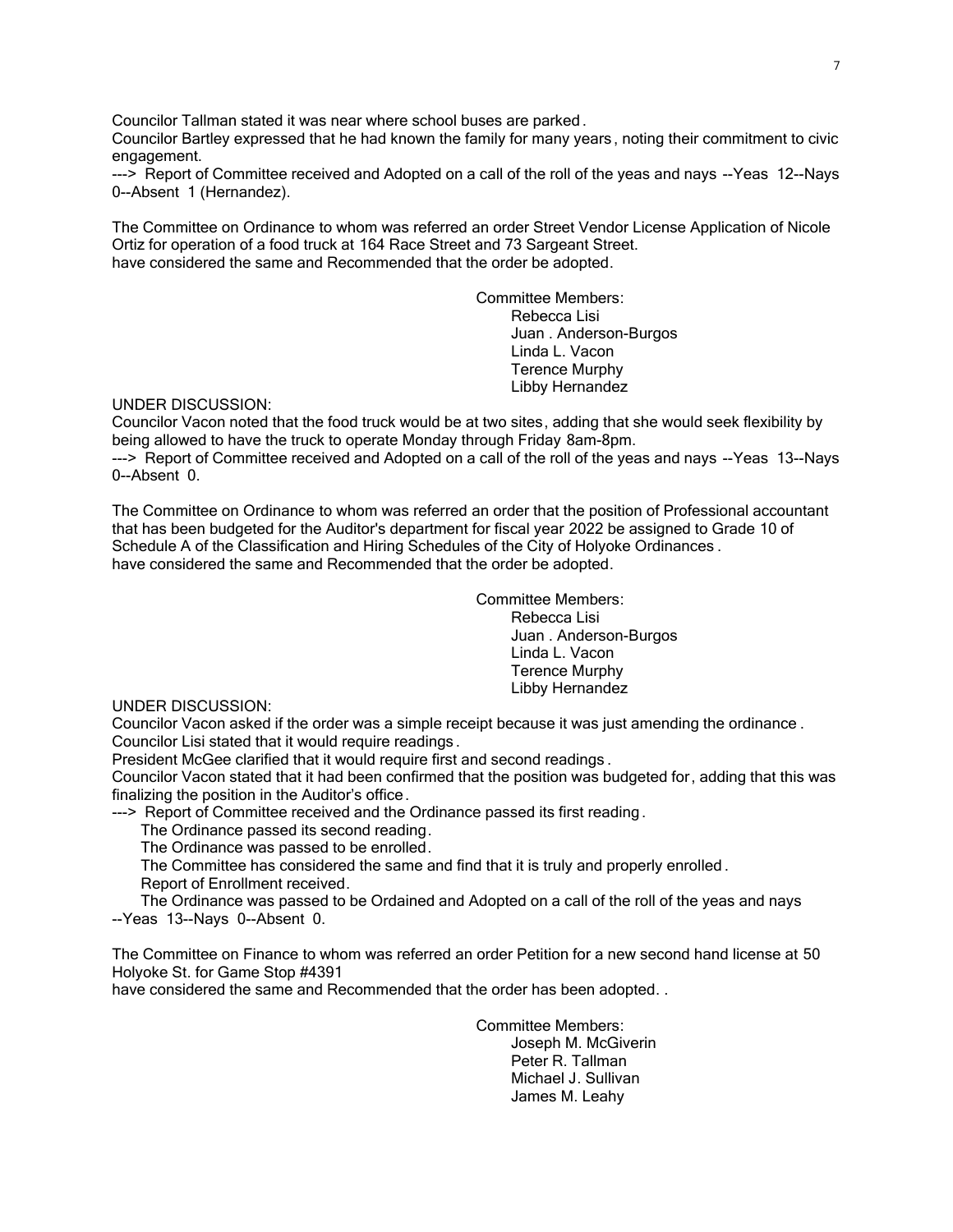# David K. Bartley

# UNDER DISCUSSION:

Councilor McGiverin stated that the business was aware of the laws requiring they work with the police department to keep records on what they receive and sell. He noted that they resold tablets and games, adding that they use an ID copy system for record keeping.

---> Report of Committee received and Adopted on a call of the roll of the yeas and nays --Yeas 13--Nays 0--Absent 0.

The Committee on Finance to whom was referred an order MIFA Victory Theater Mural Project Budget - CPA FY21 Project Funding Recommendation

have considered the same and Recommended that the order has been adopted.

Committee Members: Joseph M. McGiverin Peter R. Tallman Michael J. Sullivan James M. Leahy David K. Bartley

UNDER DISCUSSION:

Councilor McGiverin stated that MiFA Director , Don Sanders had been in to discuss the item. He stated that the grant was for the restoration of two original murals from the theater which would be put on public display in the City Hall Auditorium. He stated that the total cost would be \$95,000, with a portion of it from the CPA funding. He also noted that if the theater did not reopen, the city would take ownership of the murals.

Councilor Greaney expressed his support, adding that there would need to be an update on the progress of the theater's rehab.

Councilor Anderson-Burgos clarified that the process of the Victory Theater needed to be understood, noting that they needed to raise the entirety of the funds required before the work could begin.

Councilor Leahy stated that he would file an order for a discussion in Public Service Committee , noting that heard they had received what they needed.

Councilor Greaney stated that the Director said they were \$17 million short of their goal before they could begin work.

---> Report of Committee received and Adopted on a call of the roll of the yeas and nays --Yeas 12--Nays 1 (Bartley)--Absent 0.

The Committee on Finance to whom was referred an order that in accordance with M.G.L. Chapter 44 Sec. 53A, the City Council hereby accepts the provisions of the "ARSON WATCH REWARD PROGRAM, \$1K, NO MATCH " grant and authorizes the establishment of a Fund or other method appropriate for the accounting of the receipts and expenditures of all resources associated with the administration of said grant.

have considered the same and Recommended that the order has been adopted.

Committee Members: Joseph M. McGiverin Peter R. Tallman Michael J. Sullivan James M. Leahy David K. Bartley

UNDER DISCUSSION:

Councilor McGiverin stated that this had been an award to a Blessed Sacrament student , Rafael Rivera, adding that the award would go to the Fire Department. He then stated that the funds would be used for fire prevention education and working with school children .

There was much applause.

Councilor Bartley suggested that the Council should see a copy of the award. He also noted that OneHolyoke CDC had technology to copy posted and distribute them.

---> Report of Committee passed two readings and Adopted on a call of the roll of the yeas and nays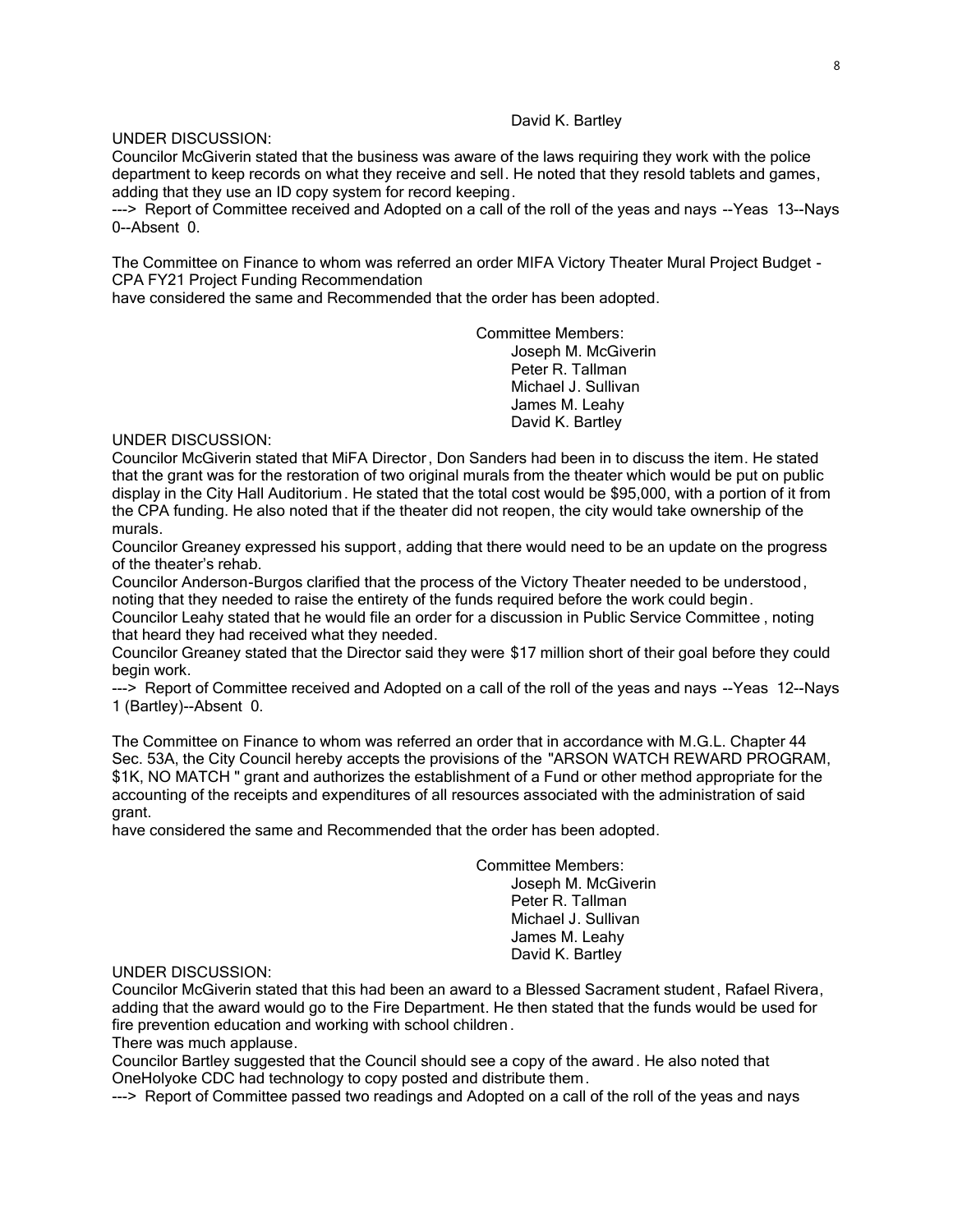--Yeas 13--Nays 0--Absent 0.

The Committee on Finance to whom was referred an order that in accordance with M.G.L. Chapter 44 Sec. 53A, the City Council hereby accepts the provisions of the "FY2022 CRCC/PVPC CSO, \$745,000, NO MATCH" grant and authorizes the establishment of a Fund or other method appropriate for the accounting of the receipts and expenditures of all resources associated with the administration of said grant.

have considered the same and Recommended that the order has been adopted.

Committee Members: Joseph M. McGiverin Peter R. Tallman Michael J. Sullivan James M. Leahy David K. Bartley

UNDER DISCUSSION:

Councilor McGiverin stated that the grant was the annual share of funds from the state for Connecticut River cleanup for combined sewer overflow issues. He stated that it would offset some of the debt resulting from adhering to the CSO mandate. He stated that the funds would be applied to the Jackson Street project.

---> Report of Committee passed two readings and Adopted on a call of the roll of the yeas and nays --Yeas 13--Nays 0--Absent 0.

The Committee on Finance to whom was referred an order that in accordance with M.G.L. Chapter 44 Sec. 53A, the City Council hereby accepts the provisions of the "SFY2021 COMMONWEALTH SECURITY TRUST FUND, \$11,720, NO MATCH" grant and authorizes the establishment of a Fund or other method appropriate for the accounting of the receipts and expenditures of all resources associated with the administration of said grant.

have considered the same and Recommended that the order has been adopted.

Committee Members: Joseph M. McGiverin Peter R. Tallman Michael J. Sullivan James M. Leahy David K. Bartley

UNDER DISCUSSION:

Councilor McGiverin stated that this annual grant covered the costs of new ice rescue sleds and water suits for cold water rescues.

---> Report of Committee passed two readings and Adopted on a call of the roll of the yeas and nays --Yeas 13--Nays 0--Absent 0.

Motion was made and seconded to suspend the necessary rules to take up items 29F and 29G as a package.

The Committee on Finance to whom was referred an order that the amount of ONE THOUSAND TWO HUNDRED NINETY ONE AND 00/100 (\$1,291.00) be authorized from the CITY SOLICITOR department's PROFESSIONAL SERVICES-SPECIAL COUNSEL (11512-53010) appropriation in fiscal year 2022 for services rendered in fiscal year 2021 which were unencumbered at the 2021 fiscal year end. have considered the same and Recommended that the order has been adopted.

> Committee Members: Joseph M. McGiverin Peter R. Tallman Michael J. Sullivan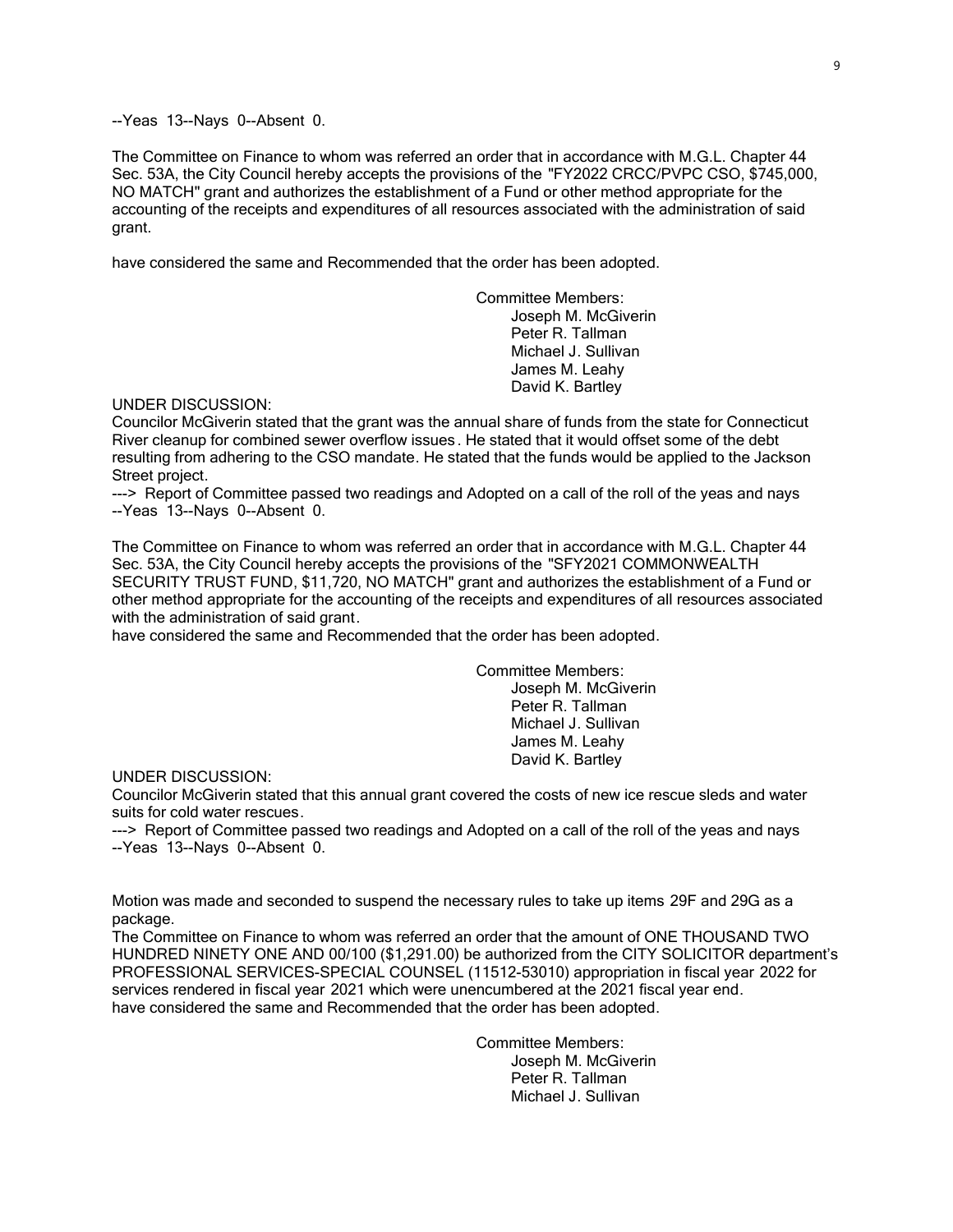James M. Leahy David K. Bartley

UNDER DISCUSSION:

Councilor McGiverin stated that the two orders were for late bills connected to workman's comp issues with DPW. He also stated the Auditor verified the legitimacy of the bills.

---> Report of Committee passed two readings and Adopted on a call of the roll of the yeas and nays --Yeas 11--Nays 0--Absent 2 (Greaney, Jr., Lisi).

The Committee on Finance to whom was referred an order that the amount of SIX HUNDRED DOLLARS/100 Dollars (\$600.00) be authorized from the SOLICITOR'S OFFICE Department's PROFESSIONAL SERVICES-SPECIAL COUNSEL (11512-53010) appropriation in fiscal year 2022 for services rendered in fiscal year 2021 which were unencumbered at the 2021 fiscal year end. have considered the same and Recommended that the order has been adopted.

> Committee Members: Joseph M. McGiverin Peter R. Tallman Michael J. Sullivan James M. Leahy David K. Bartley

---> Report of Committee passed two readings and Adopted on a call of the roll of the yeas and nays --Yeas 11--Nays 0--Absent 2 (Greaney, Jr., Lisi).

The Committee on Finance to whom was referred an order that there be and is hereby appropriated by transfer in the fiscal year 2022, ONE HUNDRED FORTY NINE THOUSAND SEVENTY SIX AND 00/100 Dollars (\$149,076) as follows:

TO:

13001-51101 SCHOOL - PERSONAL SERVICES \$71,456 13002-57000 SCHOOL - OTHER EXPENSES 34,181 18202-56510 SPED - TUITION ASSESSMENT 582 18202-56511 SCHOOL CHOICE ASSESSMENT 42,857 TOTAL: \$149,076 have considered the same and Recommended that the order has been adopted.

> Committee Members: Joseph M. McGiverin Peter R. Tallman Michael J. Sullivan James M. Leahy David K. Bartley

UNDER DISCUSSION:

Councilor McGiverin stated that the transfer was for an adjustment to the recap sheet because the House conference committee on budget approved their final numbers. He then stated that this would balance the budget.

---> Report of Committee passed two readings and Adopted on a call of the roll of the yeas and nays --Yeas 13--Nays 0--Absent 0.

The Committee on Finance to whom was referred an order that there be and is hereby appropriated by transfer in the fiscal year 2022, ONE HUNDRED TWENTY FIVE THOUSAND AND 00/100 Dollars (\$125,000) as follows: FROM: 12101-51109 RESERVES \$60,000 12101-51590 COURT 40,000 12101-51117 E911 DISPATCHER 2,000 12101-51107 PATROLMEN 20,000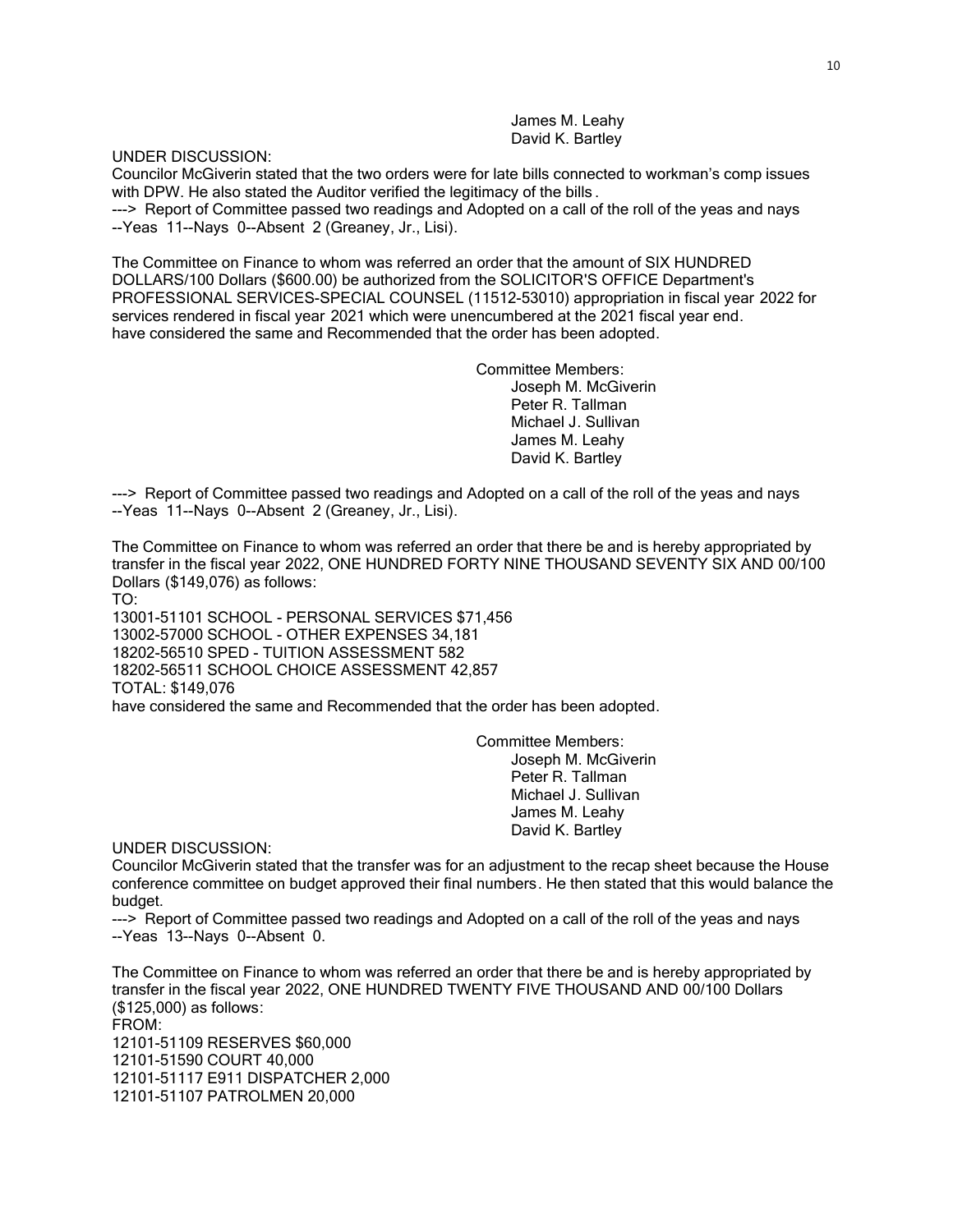12101-51104 LIEUTENANT 3,000 TOTAL: \$125,000 TO: 12101-51300 OVERTIME \$125,000 TOTAL: \$125,000 have considered the same and Recommended that the order has been adopted.

> Committee Members: Joseph M. McGiverin Peter R. Tallman Michael J. Sullivan James M. Leahy David K. Bartley

# UNDER DISCUSSION:

Councilor McGiverin stated that the mayor was working with the department to keep costs down . He then stated that the accounts the funds were coming from had been in surplus due to reduced needs in those accounts. He then stated that the police reform bill had led to difficulties in using reserve officers . He noted that officers used to gain experience as reserves, adding that the state was working on legislation to address the issues. He also stated that the courts continued to be slower due to continued Covid restrictions. He also noted there had been vacancies. He then stated that adding to the overtime budget had been partly been due to not being able to use reserves. He also expressed that this was expected to cover through November.

Councilor Murphy stated that while the police reform bill had good goal , there had been concerns with the impacts on use of reserve and auxiliary officers . He also noted that there had been a reduction in the number of people applying. He added that the police chief would work to keep the overtime account at least a month of two ahead.

Councilor Bartley asked for an update on the compensation and budget for the auxiliary police . He also expressed a need for a more complete understanding of the overtime usage of the department. He also questioned the overtime needs, noting that the department knew the courts would be closed. Councilor Tallman noted that the original request had been cut from \$450,000, \$50,000 by the mayor and

another \$150,000 by the City Council. He then noted that the courts were starting to get busy again. He also recognized the difficulty of running the police department with people out for injuries and illnesses . Councilor Murphy emphasized the difficulties created by the police reform bill , noting that the ability to use auxiliary officers had been greatly impacted.

---> Report of Committee passed two readings and Adopted on a call of the roll of the yeas and nays --Yeas 12--Nays 0--Absent 0. Councilor Leahy did not vote or participate in discussion on this item .

The Committee on Finance to whom was referred an order that in accordance with M.G.L. Chapter 44 Sec. 53A, the City Council hereby accepts the provisions of the "FY2022 STATE PLAN FOR THE LIBRARY SERVICES AND TECHNOLOGY (LSTA)-ARPA, \$50K, NO MATCH " grant and authorizes the establishment of a Fund or other method appropriate for the accounting of the receipts and expenditures of all resources associated with the administration of said grant

have considered the same and Recommended that the order has been adopted.

Committee Members: Joseph M. McGiverin Peter R. Tallman Michael J. Sullivan James M. Leahy David K. Bartley

#### UNDER DISCUSSION:

Councilor McGiverin stated that the grant came from the Massachusetts Board of Library Commissions , as a way of sharing revenues with communities. He then stated that the funds would be used for a Wi-Fi hotspot at the library. He then stated that they would use some of the funds to hire a social worker. ---> Report of Committee passed two readings and Adopted on a call of the roll of the yeas and nays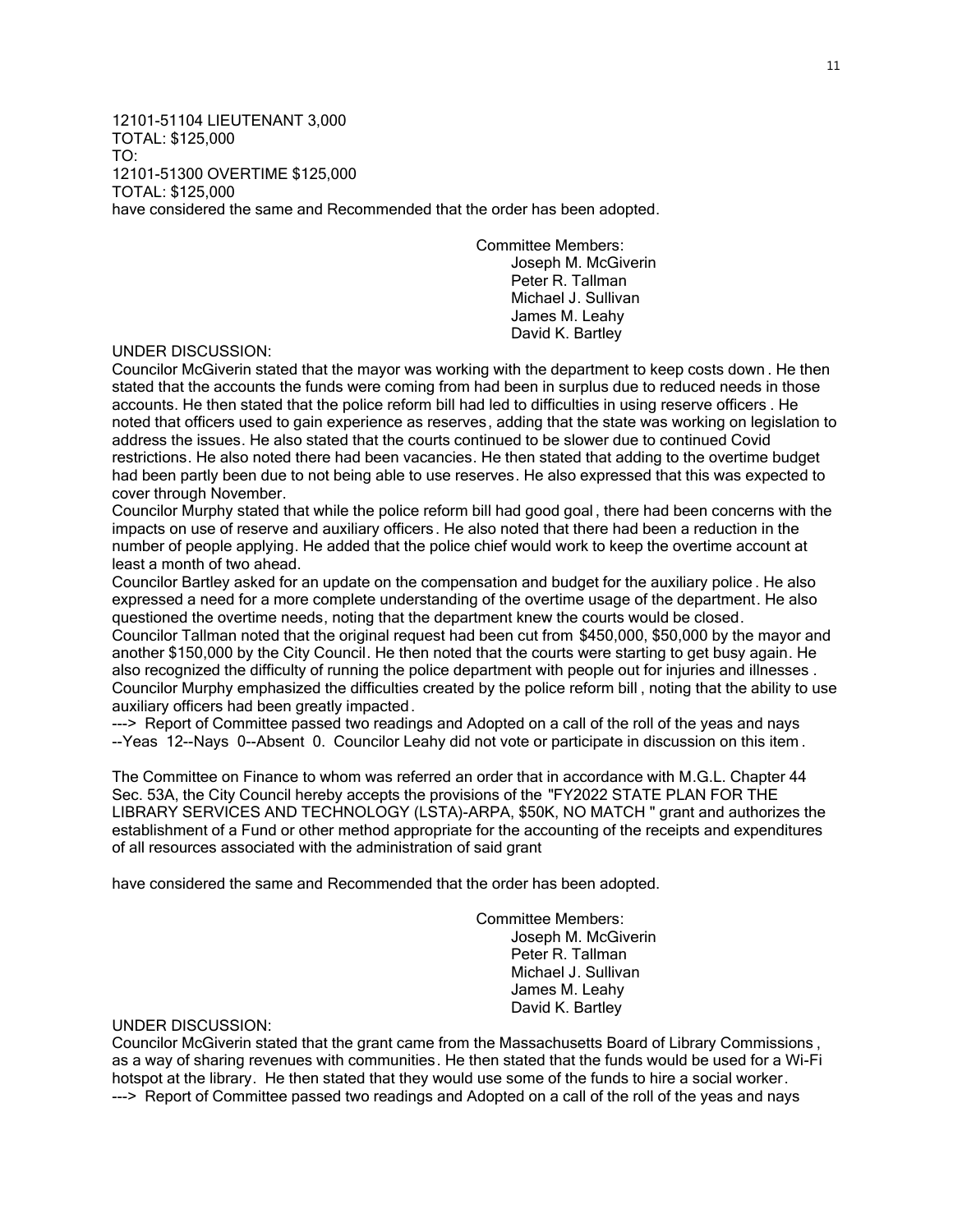--Yeas 13--Nays 0--Absent 0.

The Committee on Finance to whom was referred an order That our City ensures to provide all Everbridge announcements to our constituents in both English and Spanish in an effort to improve access to essential services to persons with Limited English proficiency . Our population consists of more than 50 % Latino/Indigenous descent people, a good majority are Spanish native speakers, this population being considered under the Limited English Proficiency (An LEP person is someone who does not speak English as their primary language and has limited ability to read , speak, and/or write English at a level that permits him/her to interact efficiently with English speakers or documents without language assistance ). Most recently department heads have been reaching out to Bilingual residents of our town that volunteer their voice and record the English followed by the Spanish verbiage of the message , however it is not consistent nor is there a formal procedure in place to ensure that it goes out in both languages . have considered the same and Recommended that the order has been complied with.

> Committee Members: Joseph M. McGiverin Peter R. Tallman Michael J. Sullivan James M. Leahy David K. Bartley

## UNDER DISCUSSION:

Councilor McGiverin stated that they would work to put together more comprehensive lists of prerecorded messages in English and Spanish for common emergency messages such as for snow removal , traffic changes, and parking bans.

Councilor Murphy stated that he was working with Transfluenci to develop a proposal for translating messages, in addition to information on the website.

---> Report of Committee received and recommendation adopted.

### (1:58:05)

The Committee on Public Service to whom was referred an order From Acting Mayor Terence Murphy letter appointing Ms. Chelsea Gazillo, 79 Lawler St. to serve as a member of the Conservation Commission for the City of Holyoke: Ms. Gazillo will replace Mr. Price Armstrong and will serve the remainder of his term; said term will expire February 1, 2022 have considered the same and Awaiting disposition.

> Committee Members: James M. Leahy Libby Hernandez Rebecca Lisi

UNDER DISCUSSION:

Councilor Leahy stated that Ms. Gazillo knew a great deal about farming and was a part of the American farm Land Trust, and would use her experience to inform policies and procedures. He then noted that she understood the balance between conservation and business interests.

Councilor Greaney commended her performance in the interview, noting that she had answered with a great deal of intelligence.

Councilor Lisi stated that Ms. Gazillo brought much experience, education, and training in the field of sustainable development. She also added that she had a good sense of funding resources through grants.

---> Report of Committee received and recommendation adopted.

The Committee on Public Service to whom was referred an order From Mayor Alex B. Morse letter reappointing Mr. Jeffrey A. Trask, 28 Central Park Dr. to serve as the Emergency Management Director for the City of Holyoke: Mr. Trask will serve a one year term; said term will expire on May 2022 have considered the same and Awaiting disposition.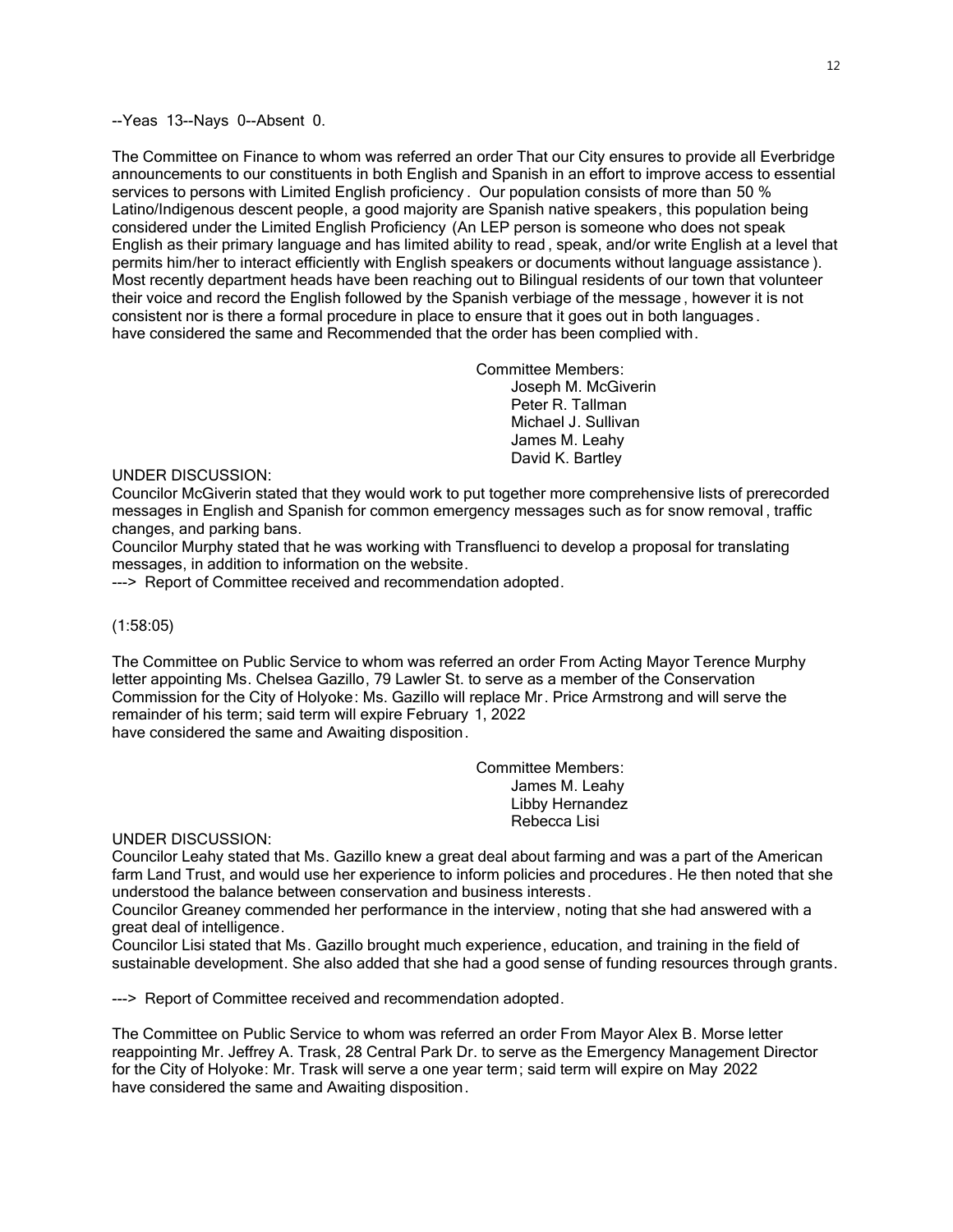Committee Members: James M. Leahy Libby Hernandez Rebecca Lisi

---> Given leave to withdraw.

The Committee on Public Service to whom was referred an order That the Public Service Committee interview for the position of Tax Collector.

have considered the same and Awaiting disposition.

Committee Members: James M. Leahy Libby Hernandez Rebecca Lisi

#### UNDER DISCUSSION:

Councilor Leahy stated that there had been many applicants for the position, adding that 4 candidates had been interviewed during the committee.

Councilor Vacon stated that she had been able to watch the interviews on the Holyoke Media stream .

---> Motion was made and seconded to move to the first ballot for Tax Collector.

Laura Wilson received 9 votes (Anderson-Burgos, Greaney, Hernandez, Leahy, Lebron-Martinez, McGee, McGiverin, Tallman, Vacon), Deborah Brunelle received 3 votes (Bartley, Murphy, Sullivan), Jeffrey Destromp received 1 vote (Lisi). Laura Wilson appointed as the new Tax Collector for the City of Holyoke on the first ballot.

# (2:06:05)

The Committee on Development and Governmental Relations to whom was referred an order Special Permit Application of Gary Gladu for a driveway in front yard at 139 Huron Ave (154-00-065) off of the Downing Ave side of the property per section 6.1.8.1 of the Holyoke Zoning Ordinance have considered the same and Recommended that the order be adopted.

> Committee Members: David K. Bartley Michael J. Sullivan Peter R. Tallman Howard B Greaney, Jr. Gladys Lebron-Martinez

---> Report of Committee received and Adopted on a call of the roll of the yeas and nays --Yeas 13--Nays 0--Absent 0.

The Committee on Development and Governmental Relations to whom was referred an order Special Permit Application for Home Occupation of Nicole Fontaine for a salon at 351 Jarvis Ave (146-00-005) per section 4.8.2 of the Holyoke Zoning Ordinance.

have considered the same and Recommended that the order be adopted with the following conditions: 1. That the hours of operation be Wednesday 10 AM - 5 PM, Friday 12 PM - 9 PM, Saturday 9 AM - 4 PM, and Sunday 10 AM - 5 PM.

2. That there be allowed one client at a time and up to one additional person waiting.

3. That there be no deliveries or signs allowed.

Committee Members: David K. Bartley Michael J. Sullivan Peter R. Tallman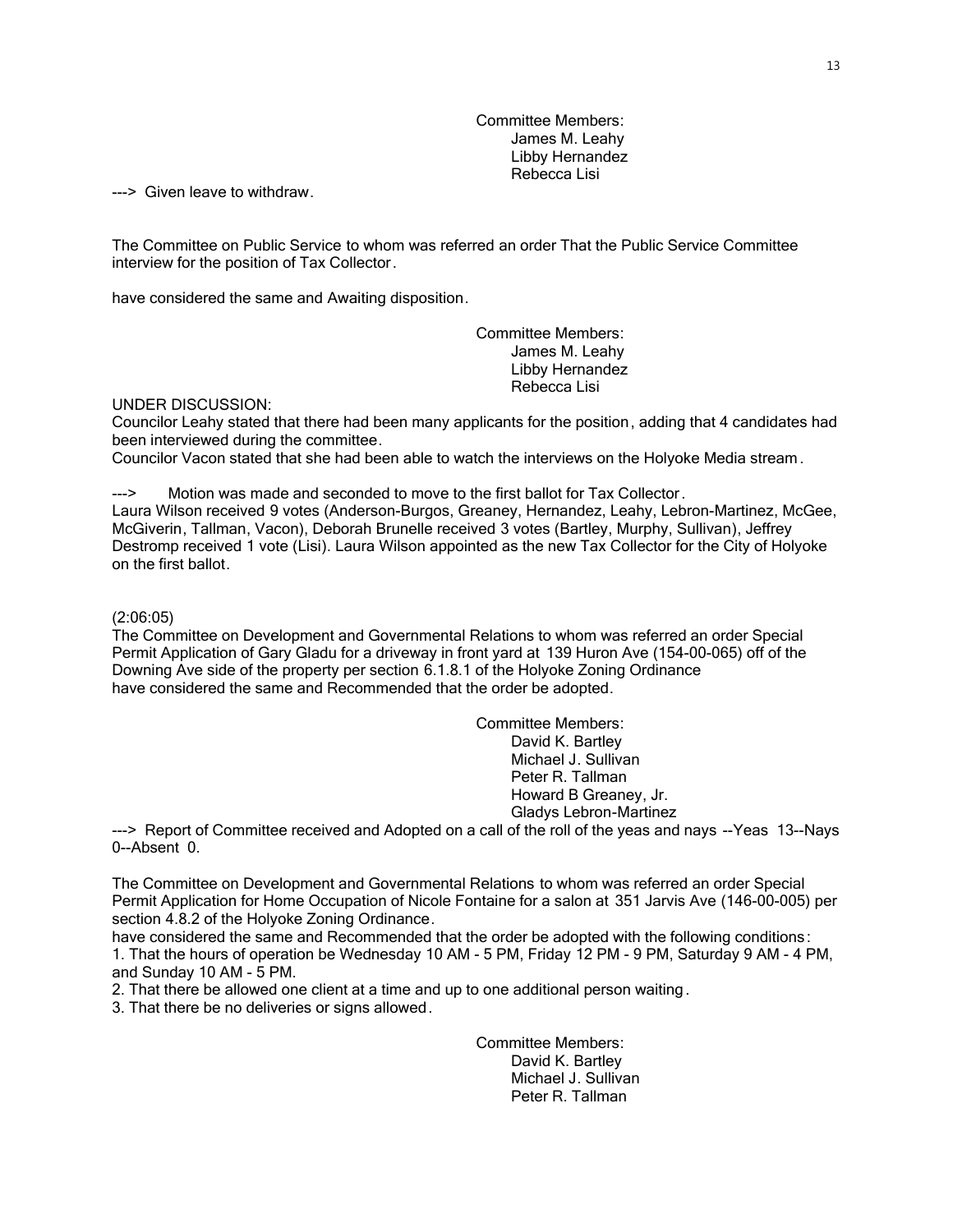Howard B Greaney, Jr. Gladys Lebron-Martinez

UNDER DISCUSSION:

Councilor Bartley stated that the hours were suggested in the petition. He also noted the petitioner had agreed to the two additional conditions. He then stated that there had been a concern with the parking, noting that there were restrictions may have been excessive and were routinely ignored . He also noted that one abutter offered feedback with concerns about traffic, parking, and litter. He also stated that the petitioner had been in the business for over 20 years.

---> Report of Committee received and Adopted on a call of the roll of the yeas and nays --Yeas 13--Nays 0--Absent 0.

The Committee on Development and Governmental Relations to whom was referred an order Special Permit Application of Auto Sales Center Inc at 1607 Northampton St (106-00-043) to expand the current licensed car lot to incorporate newly acquired land at 1611 and 1615 Northampton St per section 7.2.13 of the Holyoke Zoning Ordinance.

have considered the same and Recommended that the order be adopted with the following condition: That the hours of operation be the same as the current business: Monday - Friday 9 AM - 5 PM, and Saturday 9 AM - 12 PM.

> Committee Members: David K. Bartley Michael J. Sullivan Peter R. Tallman Howard B Greaney, Jr. Gladys Lebron-Martinez

### UNDER DISCUSSION:

Councilor Bartley stated that the petitioner was well known in the community . He stated that the owner purchased additional lots, from the current center to Cray Avenue. He then stated that the owner would try to preserve the store. He then stated that the petition was to expand his business across the two additional properties.

Councilor Leahy expressed support for the owner, noting that he was well respected and held high standards.

Councilor Greaney noted that the owner had been in business for many years and had invested well in the community.

Councilor Tallman noted once concern had been about the number of cars, adding that it would be around 10 per lot. He also expressed a hope that the buildings on those lots would remain intact .

Councilor McGiverin noted that the owner had opened in the early 1990's, adding that he had remained true to his promises over the years. He also noted the car crash that had damaged the salon.

Councilor Bartley recalled the car crash a few years back . He also noted that one abutter communicated their support for the project.

President McGee read a letter from the Kevin and Jennifer Chateauneuf, owners of Nick's Nest, expressing their support for the expansion of the petitioner's business .

---> Report of Committee received and Adopted on a call of the roll of the yeas and nays --Yeas 13--Nays 0--Absent 0.

The Committee on Development and Governmental Relations to whom was referred an order Holyoke CPA Annual Budget Article 2022 - Request for the City Council to vote to appropriate and reserve from the Community Preservation Fund annual revenues, in the amounts recommended by the Community Preservation Committee, for committee administrative expenses and reserves in fiscal year 2022, with each item to be considered a separate appropriation.

have considered the same and Recommended that the order has been adopted.

Committee Members: David K. Bartley Michael J. Sullivan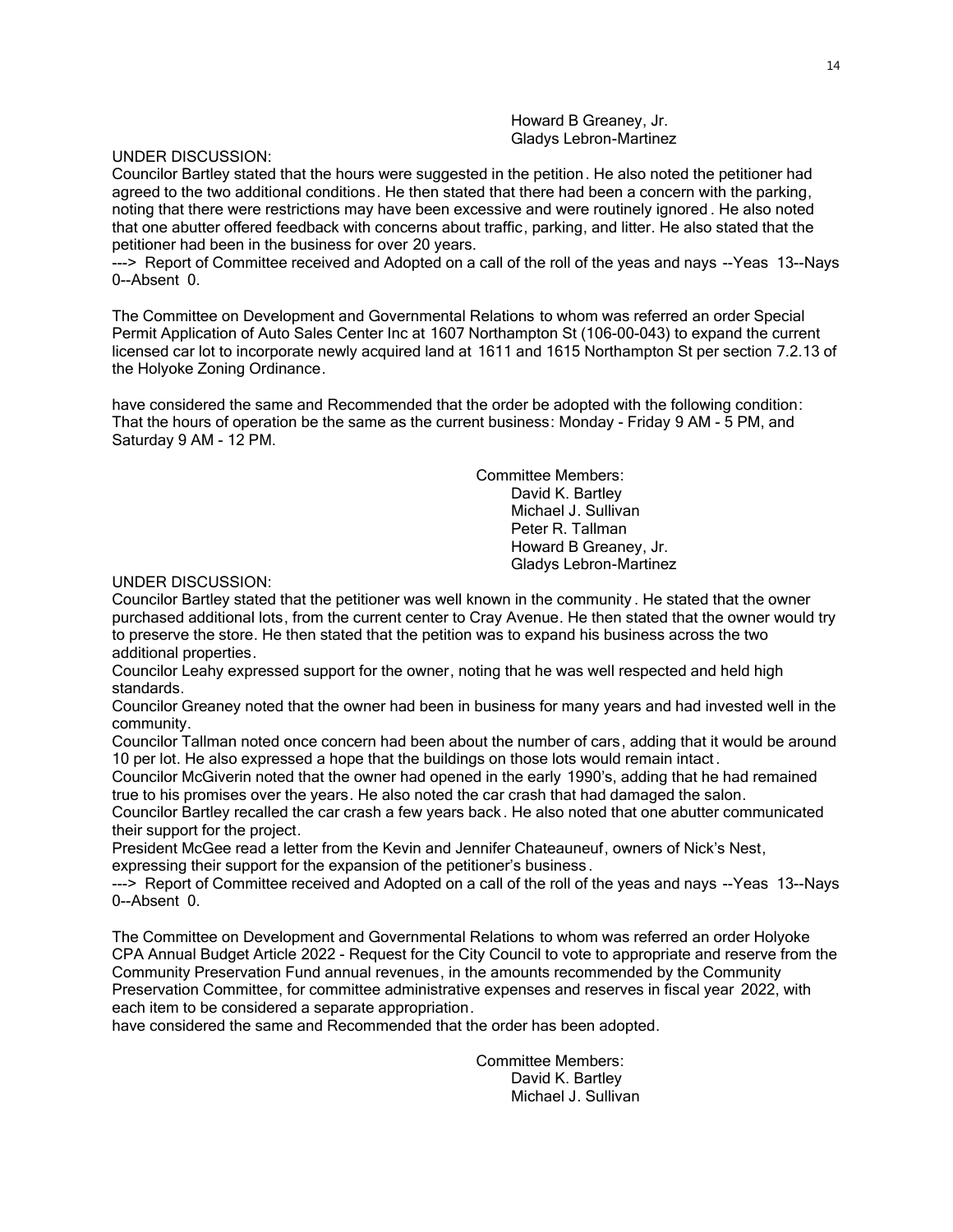Peter R. Tallman Howard B Greaney, Jr. Gladys Lebron-Martinez

#### UNDER DISCUSSION:

Councilor Bartley stated that the appropriation was to be split for many purposes under the CPA , noting the total budget was \$729,872.

---> Report of Committee received and Adopted on a call of the roll of the yeas and nays --Yeas 13--Nays 0--Absent 0.

The Committee on Development and Governmental Relations to whom was referred an order License Agreement between City of Holyoke and Edward A. Owen

have considered the same and Recommended that the order has been adopted.

Committee Members: David K. Bartley Michael J. Sullivan Peter R. Tallman Howard B Greaney, Jr. Gladys Lebron-Martinez

UNDER DISCUSSION:

Motion was made and seconded to suspend the necessary rules to allow the Law Department to address the Council.

Atty Degnan noted that Mr. Owen was concerned with a provision giving the city the right to rescind the license for emergencies. She noted that it would be difficult to define an emergency. She also stated that she was working with Mr. Owen to soften the language regarding an agreement on the provision allowing the city to rescind the license.

Councilor Bartley suggested that it would be helpful for a communication to be received from the Law Department prior to approving it.

Atty Degnan stated that would make sense.

Councilor Bartley made a motion to lay on the table. Councilor Vacon seconded the motion.

---> Report of Committee received and laid on the table.

Motion was made and seconded to suspend the necessary rules to take up items 32F and 32G as a package.

The Committee on Development and Governmental Relations to whom was referred an order that the City Council approve the Resolution for the Certified Housing Development Incentive Program Project and Local Tax Increment Exemption (TIE) Agreement with Canal Row, LLC for the housing development on land bound by Race and Main Streets (Assessors Map 030, Block 06, Parcels 001, 002, 004, 005, 006, 013 and 014) .

have considered the same and Awaiting disposition.

Committee Members:

David K. Bartley Michael J. Sullivan Peter R. Tallman Howard B Greaney, Jr. Gladys Lebron-Martinez

UNDER DISCUSSION:

Councilor Bartley stated that the properties would have tax breaks in the form of incremental assessments over the course of five years, allowing them to leverage those incentives for investment. He also stated that the city's benefit would be the developers turning vacant properties into four story construction with market rate apartments and commercial usage resulting in future tax revenue where nearly none was collected at the time. He also commended the work of the Planning and Economic Development Department for their efforts.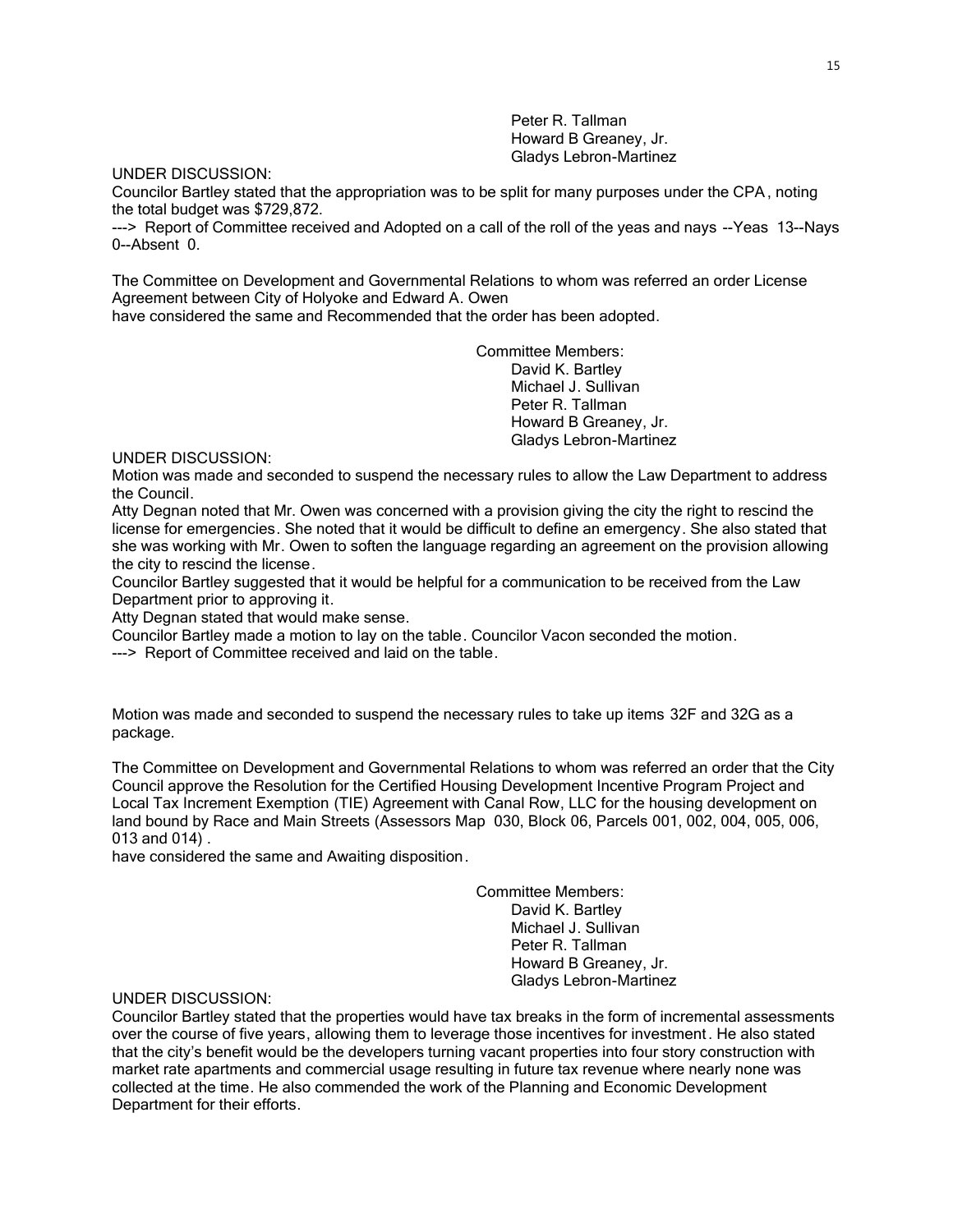Councilor Greaney noted the developers plan to keep the property clean.

Councilor McGiverin expressed support for the order, noting that it would allow the developers to get financing. He noted that while taxes may be given up in the beginning, it would result in more benefit down the road. He also noted the activity in the area, adding that gateway City had been holding events again. Councilor Tallman noted that the developers had been putting a lot of investment into the city . Councilor Bartley stated that the incentives would help the developers leverage \$1.5 million in investment for the project.

Councilor Leahy offered an update that Gateway City Arts would be holding a concert the next day . ---> Report of Committee received and Adopted on a call of the roll of the yeas and nays --Yeas 12--Nays 0--Absent 1 (Lebron-Martinez).

The Committee on Development and Governmental Relations to whom was referred an order that the City Council approve the Resolution for the Certified Project and the Tax Increment Financing (TIF) Agreement with Canal Row, LLC for the commercial development on land bound by Race and Main Streets (Assessors Map 030, Block 06, Parcels 001, 002, 004, 005, 006, 013 and 014). have considered the same and Awaiting disposition.

> Committee Members: David K. Bartley Michael J. Sullivan Peter R. Tallman Howard B Greaney, Jr. Gladys Lebron-Martinez

---> Report of Committee received and Adopted on a call of the roll of the yeas and nays --Yeas 12--Nays 0--Absent 1 (Lebron-Martinez).

The Committee on Development and Governmental Relations to whom was referred an order That the Honorable City Council, in accordance with M.G.L. ch. 30B and the Holyoke Procurement Ordinance, vote that the City of Holyoke accept the proposal and sell 12, 22 and 24 Main Street for \$31,900 to H&H Realty Holdings, LLC (Oliver Homberg and Yazan Haddad, Managers). 12, 22 and 24 Main Street are adjacent vacant lots totaling approximately 10,455 square feet in size. The properties are identified in the Holyoke Assessor's records as Map 033, Block 04, Parcels 011, 012 and 013, zoned General Industry (IG) and have a combined assessed value of \$20,600.

have considered the same and Awaiting disposition.

Committee Members: David K. Bartley Michael J. Sullivan Peter R. Tallman Howard B Greaney, Jr. Gladys Lebron-Martinez

UNDER DISCUSSION:

Councilor Bartley stated that the petitioner had a permit application for a marijuana establishment near these 3 lots. He then stated that the plan was to build prefab greenhouse structures, as well as clean up the surrounding area. He also noted the petitioner planned to get involved in the community. Councilor Greaney clarified that his comment on a previous order regarding cleaning up was intended for this order.

Councilor Tallman noted that it was a good thing to have a reverter clause in the agreement . He also expressed the great investment in building the 3 greenhouses would be a benefit to the city. ---> Report of Committee received and Adopted on a call of the roll of the yeas and nays --Yeas 12--Nays 0--Absent 1 (Lebron-Martinez).

The Committee on Development and Governmental Relations to whom was referred an order That the Honorable City Council, in accordance with M.G.L. ch. 30B and the Holyoke Procurement Ordinance, vote that the City of Holyoke accept the proposal and sell 415 and 417 Main Street for \$10,000 to Elliott Fire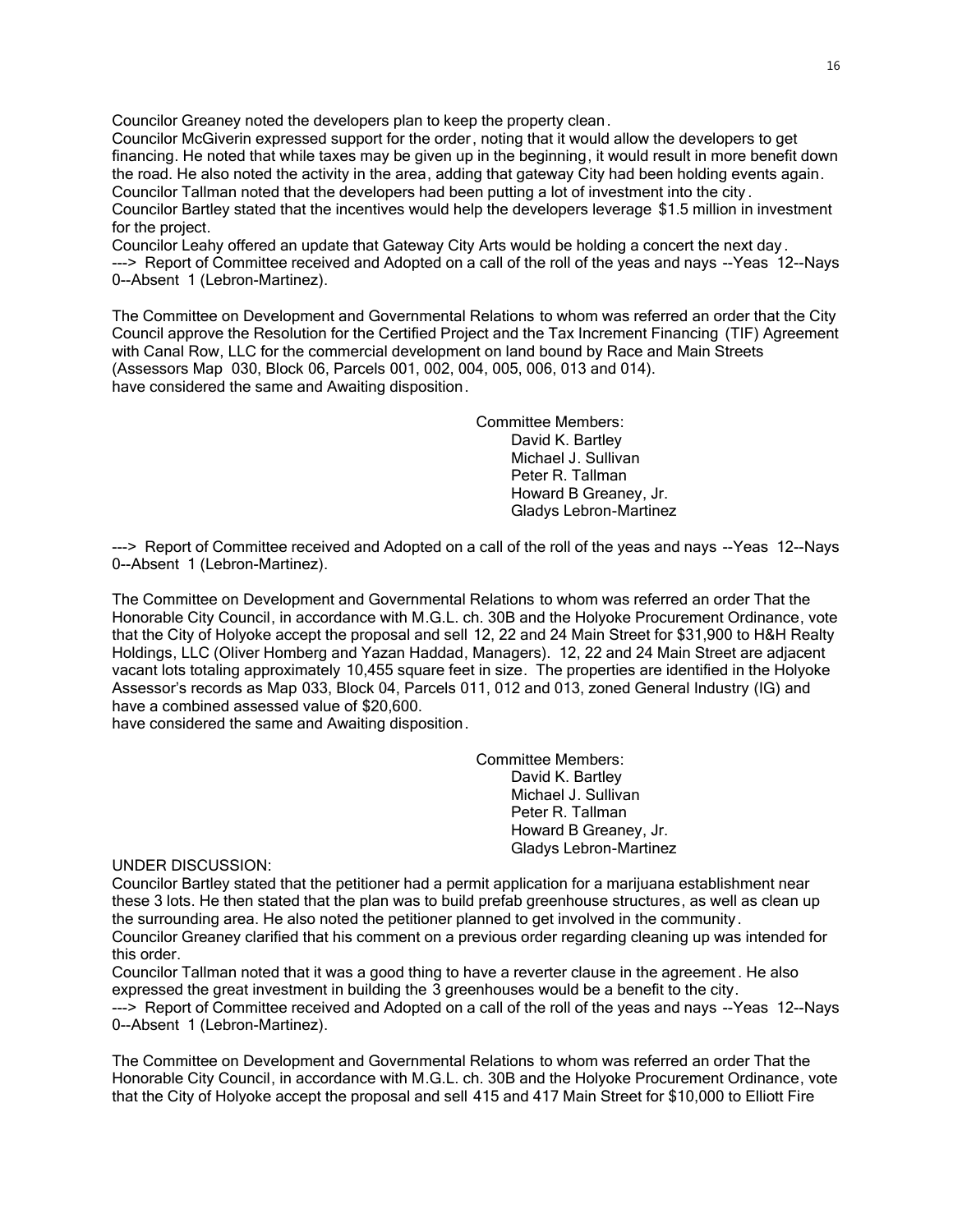Sprinkler Systems, LLC (Chris Elliott, Manager). 415 Main Street is a vacant three story mixed-use building on an approximate 2,744 square foot lot. The adjacent 417 Main Street is a vacant lot approximately 2,744 square feet in size. The properties are identified in the Holyoke Assessor's records as Map 028-07-004 and 005, zoned Downtown business (BC) and have a combined assessed value of \$135,400.

have considered the same and Awaiting disposition.

Committee Members: David K. Bartley Michael J. Sullivan Peter R. Tallman Howard B Greaney, Jr. Gladys Lebron-Martinez

### UNDER DISCUSSION:

Councilor Bartley stated that the building would be demolished , and that the owner would relocate their business to this location, rehab the top floors for residential units. He also noted the owner was looking forward to relocating back to Holyoke. He then noted that part of the plan was to train others seeking to get involved in the fire mitigation business. He also noted that the owner had private investment supporting his efforts.

Councilor Greaney observed that it had been a great presentation, noting that the owner had been in the business for 27 years.

Councilor Tallman stated that he had been impressed by the plan to teach others to get involved in the fire mitigation business.

---> Report of Committee received and Adopted on a call of the roll of the yeas and nays --Yeas 11--Nays 0--Absent 2 (Lebron-Martinez, Lisi).

The Committee on Development and Governmental Relations to whom was referred an order The city council invite Lynn Gray, General Manager, of the Holyoke Mall to a future DGR meeting. have considered the same and Recommended that the order has been complied with.

Committee Members:

David K. Bartley Michael J. Sullivan Peter R. Tallman Howard B Greaney, Jr. Gladys Lebron-Martinez

#### UNDER DISCUSSION:

Councilor Bartley stated that Ms. Gray had come with a great deal of experience in mall management. He also stated that she was planning to seek out local companies for addition to the mall . He also observed that the Holyoke Mall continued to be a retail location with a lot of activity . He also commended all of the committee members for actively engaging.

Councilor Tallman noted that he visited the mall to attend the ribbon-cutting for a new business. He then expressed the value of maintaining a good relationship with the mall , noting the tax revenue they bring into the city.

---> Report of Committee received and recommendation adopted.

# (2:52:35)

The Committee on Charter and Rules to whom was referred an order Holyoke amend its charter to provide for city council confirmation of all new mayoral appointments to the board of public works and the fire commission. Further, the charter be amended to provide for city council confirmation on any current appointees at the time of reconfirmation. Moreover, the Charter and Rules committee and the acting Mayor consider whether to allow a nominee to either or both boards to be appointed directly by the City Council as well as consider any other related actions .

have considered the same and Recommended that the order be adopted as amended, striking out all language except "that Holyoke amend its charter to provide for city council confirmation of all new mayoral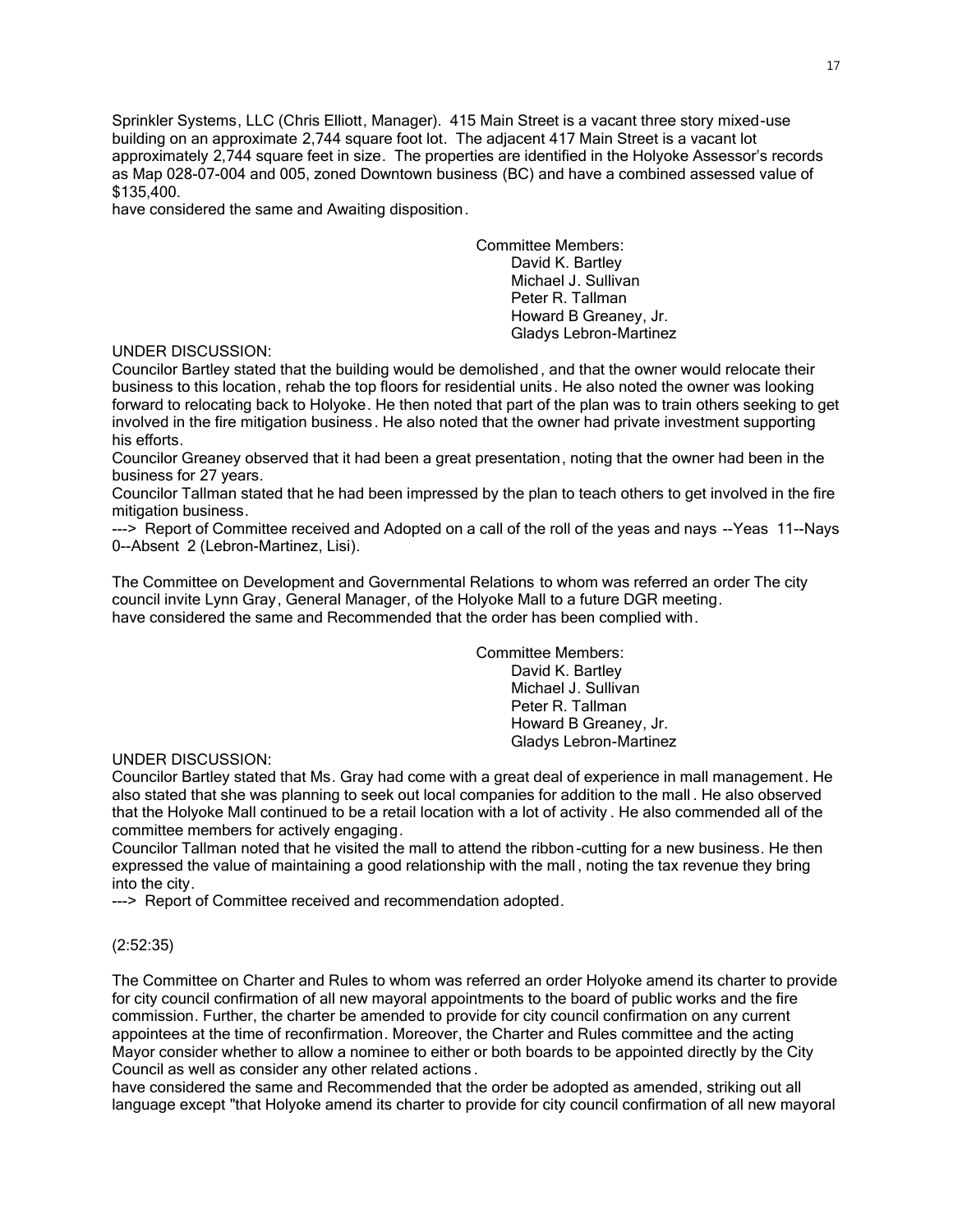appointments", pending legal review.

Committee Members: Linda L. Vacon Howard B Greaney, Jr. Todd McGee Linda L. Vacon Rebecca Lisi

UNDER DISCUSSION:

Councilor Vacon stated there was a review of several considerations , leading to the recommendation to amend the charter for City Council confirmation of all new mayoral appointments . She noted that Mayor Murphy would be in support of signing the proposal.

Councilor McGiverin asked if the language was available .

President McGee clarified that the language was in the committee recommendation .

Councilor McGiverin stated that he had not received a copy of the language.

Councilor Vacon confirmed that the language is what was on the agenda. She added that they did not have legal form because it was not an ordinance.

Motion was made and seconded to suspend the necessary rules to allow the Law Department to address the Council.

Councilor McGiverin noted that while some charter changes can be done with a two -thirds vote of the City Council and the Mayor's signature, certain changes require a ballot question. He then asked if this would require a ballot question.

Atty Degnan stated that she was in the process of a legal review to determine the circumstances between the two sets of requirements. She then stated she would submit the results of that review at the next City Council meeting.

Councilor McGiverin made a motion to lay on the table. Councilor Hernandez seconded the motion. ---> Report of Committee received and laid on the table.

The Committee on Charter and Rules to whom was referred an order that the law department draft a home rule petition to be filed with the Legislature to remove the residency requirement for City Solicitor from section 45 of the Holyoke City Charter.

Section 45 of the Holyoke City Charter reads: No person shall be eligible to any of the offices of the city government, except superintendent of schools, unless he is a citizen and has been a resident of the city for at least two years.

Proposed amendment to section 45: No person shall be eligible to any of the offices of the city government, except superintendent of schools and City Solicitor, unless he is a citizen and has been a resident of the city for at least two years.

have considered the same and Recommended that the order be adopted as amended to add into section 46 "and City Solicitor" after "except the office of superintendent of schools".

> Committee Members: Linda L. Vacon Howard B Greaney, Jr. Todd McGee Linda L. Vacon Rebecca Lisi

UNDER DISCUSSION:

President McGee read the language of the proposed legislation into the record:

The City of Holyoke, through its Honorable City Council and Honorable Mayor, hereby petition the Massachusetts General Court to enact legislation amending the city charter and that said legislation be entitled:

AN ACT TO AMEND THE CHARTER OF THE CITY OF HOLYOKE

And that said act shall read as follows:

SECTION 1: Section 46 of Chapter 438 of the Acts of 1896 is hereby amended by inserting after the word "schools", the following words;- "and city solicitor,".

SECTION 2: Section 47 of said Chapter 438 of the Acts of 1896 is hereby amended by inserting after the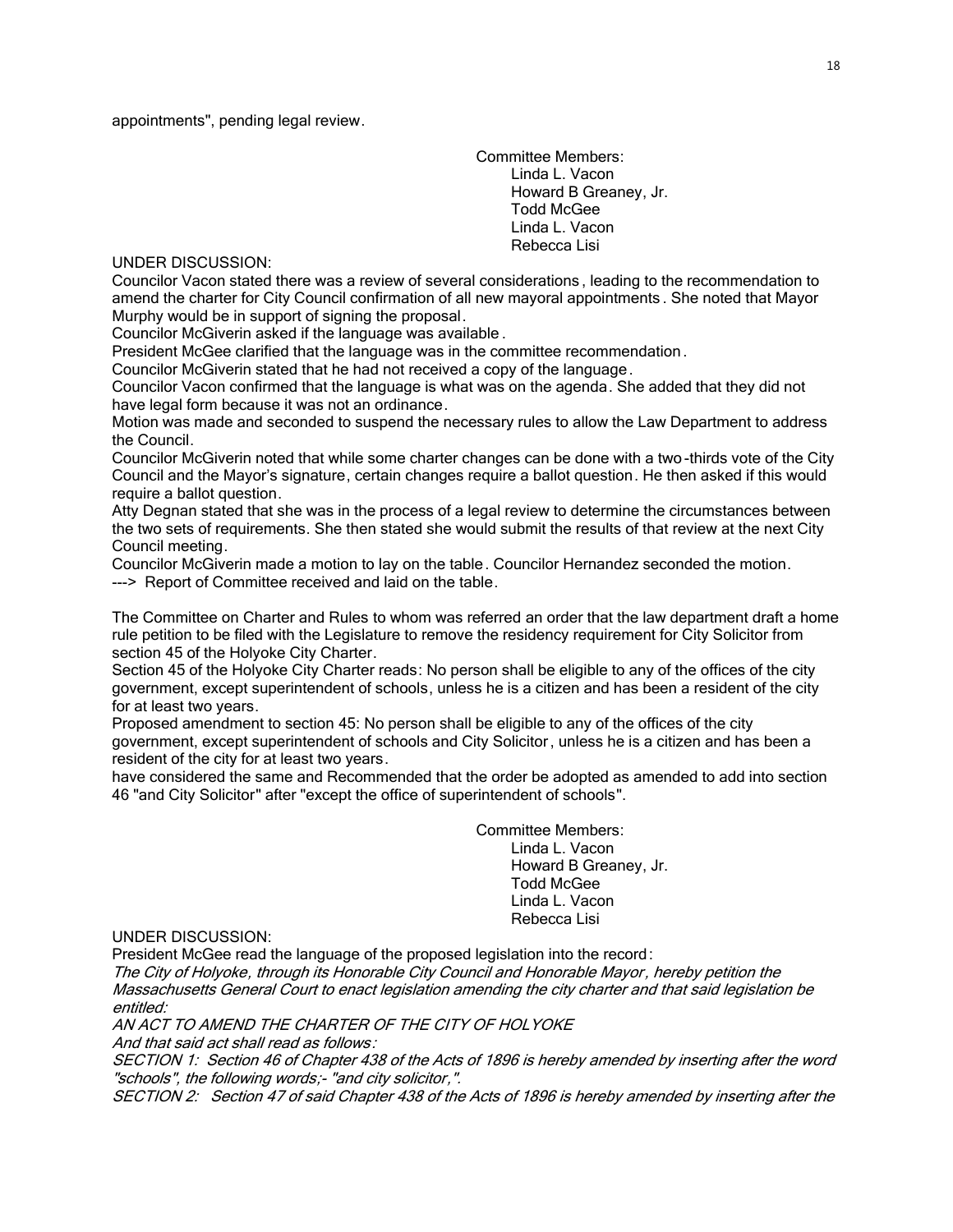word "schools", the following words;- "and city solicitor,".

SECTION 3: This act shall take effect upon passage.

Councilor Vacon stated that the order had originally to amend section 45, noting that there was recognition that a portion of section 46 would also need to be amended.

---> Report of Committee received and Adopted on a call of the roll of the yeas and nays --Yeas 12--Nays 0--Absent 1 (Lebron-Martinez).

# ORDERS AND TRANSFERS

(3:00:20)

Motion was made and seconded to suspend the necessary rules to take up items 35 through 41 as a package.

ANDERSON-BURGOS Ordered, that That DPW work with SUEZ to clean out the drain located at the northwest corner of the field area at Community Field ---> Received and adopted. Referred to the DPW.

ANDERSON-BURGOS Ordered, that That the DPW repair the track area near the drain at Community Field. Due to the drainage issue the path is now uneven and the sandstone that once covered the track has been washed out.

---> Received and adopted. Referred to the DPW.

ANDERSON-BURGOS Ordered, that That the DPW cut the overgrown weeds near the Community Field drainage scale.

---> Received and referred to the DPW.

ANDERSON-BURGOS Ordered, that That the DPW relocate and replace the no discharging sign located on the west side corner of Beech St and Linden St. The sign should read "No stopping, standing, or discharging passengers from here to corner." Sign should be relocated at the end of the driveway next to H.G. & E. 33S pole.

---> Received and referred to the DPW.

ANDERSON-BURGOS Ordered, that That the DPW place a caution drive slowly autistic child at play sign in front of 20-22 Sydney Ave. The owners of the property are concerned about speeding cars hitting their child.

---> Received and adopted. Referred to the DPW.

ANDERSON-BURGOS Ordered, that That the DPW find a new location for the old Community Field plaque. The plaque has the late and great Marty Dunn's name on it. The plaque has been taken down and left on its back since the renovation of the park.

---> Received and adopted. Referred to the DPW.

ANDERSON-BURGOS Ordered, that That the DPW address the drainage issue in front of 55 Bay State Rd. Every time there are down pours the rain builds up in front of the home attracting all types of insects in the spring and summer seasons. In the winter the left over water forms ice making the area dangerous to walk near.

---> Received and adopted. Referred to the DPW.

Motion was made and seconded to suspend the necessary rules to take up items 42 through 45 as a package.

BARTLEY Ordered, that Ordered, that the Honorable City Council, in accordance with M.G.L. Ch. 30B and the Holyoke Code of Ordinances procurement ordinance, declare Clemente Street parcel 006 (Assessors Map 028, Block 04, Parcel 006) as surplus property available for disposition . The property is approximately 5,314 square feet in size, zoned Downtown Residential and has an assessed value of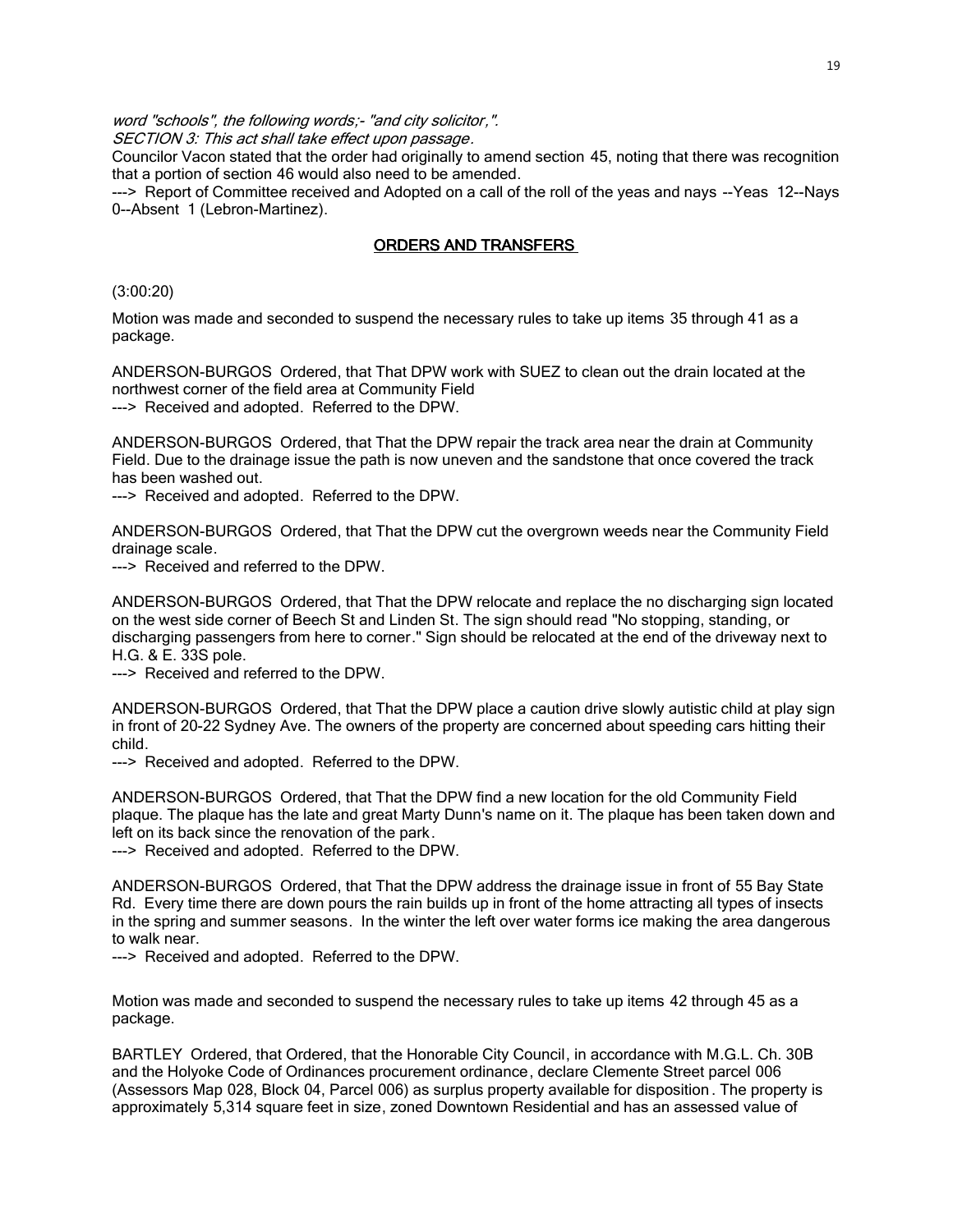\$34,500

---> Received and referred to the Development and Governmental Relations Committee.

BARTLEY Ordered, that Ordered, that the Honorable City Council, in accordance with M.G.L. Ch. 30B and the Holyoke Code of Ordinances procurement ordinance, declare Clemente Street parcel 007 (Assessors Map 028, Block 04, Parcel 007) as surplus property available for disposition . The property is approximately 5,532 square feet in size, zoned Downtown Residential and has an assessed value of \$34,500.

---> Received and referred to the Development and Governmental Relations Committee.

BARTLEY Ordered, that Ordered, that the Honorable City Council, in accordance with the Holyoke Redevelopment Authority's urban renewal plan entitled, "Connect. Construct. Create. - A Plan for the Revitalization of Center City Holyoke" which was approved by the Holyoke City Council on December 4, 2012 and as amended on December 15, 2020, vote to approve the transfer of Clemente Street parcel 006 (Assessors Map 028, Block 04, Parcel 006) to the Holyoke Redevelopment Authority for consideration of \$1.00. Said parcel is approximately 5,314 square feet in size, zoned Downtown Residential and has an assessed value of \$34,500.

---> Received and referred to the Development and Governmental Relations Committee.

BARTLEY Ordered, that Ordered, that the Honorable City Council, in accordance with the Holyoke Redevelopment Authority's urban renewal plan entitled, "Connect. Construct. Create. - A Plan for the Revitalization of Center City Holyoke" which was approved by the Holyoke City Council on December 4, 2012 and as amended on December 15, 2020, vote to approve the transfer of Clemente Street parcel 007 (Assessors Map 028, Block 04, Parcel 007) to the Holyoke Redevelopment Authority for consideration of \$1.00. Said parcel is approximately 5,532 square feet in size, zoned Downtown Residential and has an assessed value of \$34,500.

---> Received and referred to the Development and Governmental Relations Committee.

BARTLEY Ordered, that That a handicap sign be placed in front of 122 Brown Ave. for Norma Rivera. ---> Received and referred to the Ordinance Committee.

BARTLEY Ordered, that City Council amend its rule #34 to add " naming and renaming". Refer to Charter and rules. Here is the current rule:

#### $RULE 34$ :

All petitions for laying out, widening, altering, or relocating streets or ways shall be presented to the City Council, and by them referred to the Board of Public Works.

Councilor Bartley stated that the responsibility of renaming streets should be explicit in the rules . ---> Received and referred to the Charter and Rules Committee.

BARTLEY Ordered, that The City amend its zoning ordinances to allow for front yard pools by special permit of the City Council and to make any other necessary changes to the Swimming Pool ordinance . Refer to Ordinance Committee and copy to Building commissioner said special permit would be reviewed as part of a public hearing process. The current zoning for Swimming Pools (sec 4.5.2) as currently written, states:

The wall of a swimming pool shall not be located less than eight (8) feet to any dwelling or accessory structure, six (6) feet from any rear or side lot line, and ten (10) feet from the street line. A pool shall not encroach into any front or side yard of a parcel. In the case of corner lots, pools shall not be constructed within the front yards of the lot.

---> Received and referred to the Ordinance Committee.

LEAHY, McGee Ordered, that Ordered that a representative of The Massachusetts Division of Fisheries and Wildlife, and the Holyoke's Animal Control Department come into the Public Service Committee to discuss a strategic plan in regards to the increasing amount of wildlife in the City of Holyoke . ---> Received and referred to the Public Service Committee and Division of Fisheries and Wildlife .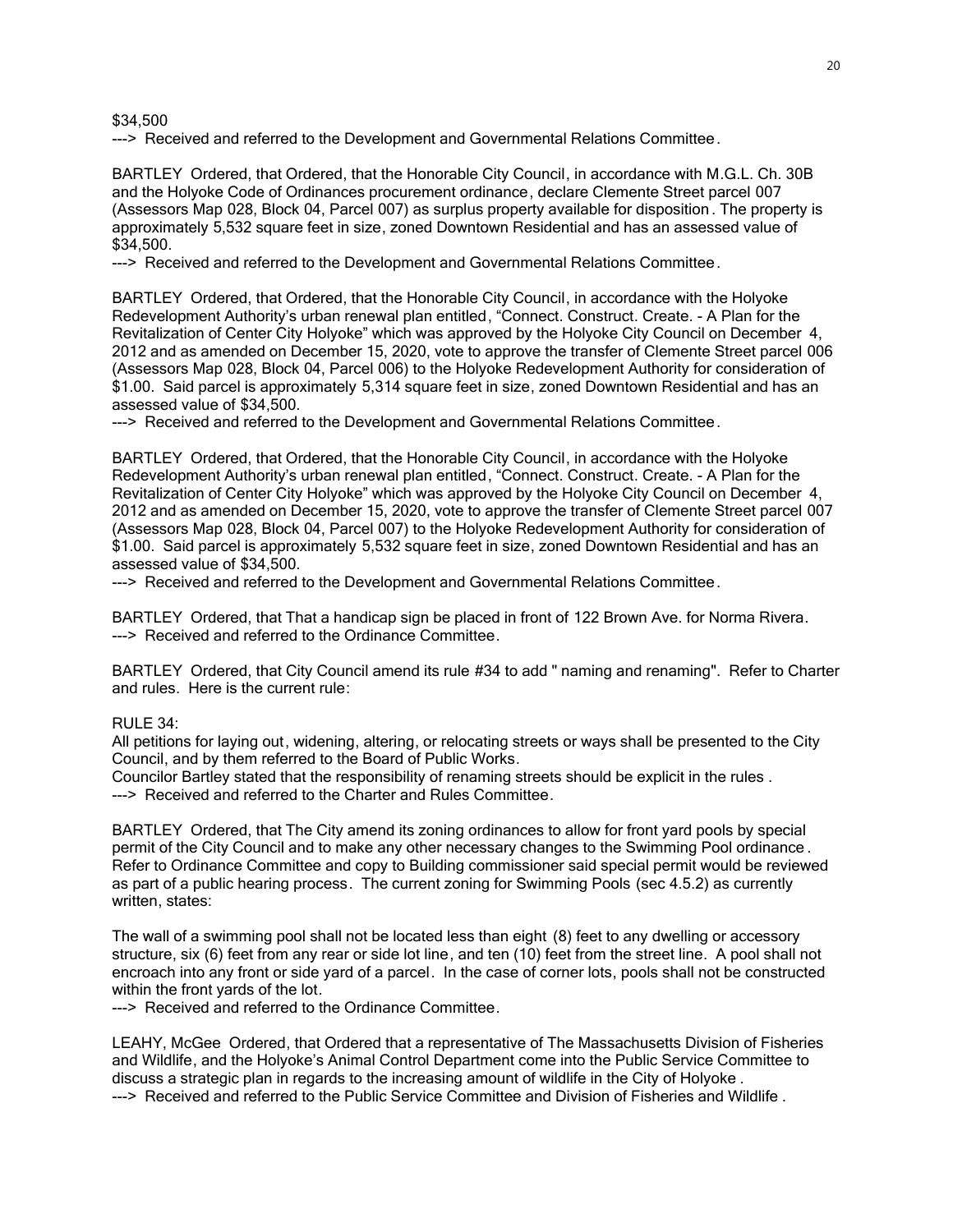LEAHY, Bartley, Greaney, Jr. Ordered, that That a spreadsheet be sent to City Councilors on at least a quarterly basis from the Mayor's Office and/or Auditor's office with the following information in regards to the Marijuana industry in Holyoke:

- 1. Name and Address of business (include d/b/a and corporate name).
- 2. Owner(s)
- 3. Owner(s) Address
- 4. Business Phone number
- 5. Taxes paid YTD in present calendar year
- 6. Taxes paid in prior calendar years
- 7. How the tax revenues were used.
- ---> Received and adopted. Copy to Mayor, Auditor, DGR and Tax Collector.

### MCGEE, Sullivan Ordered, that

The honorable City Council Invite OPED director and representatives from Winn Development to provide an update on the 216 Appleton St project.

---> Received and referred to the Development and Governmental Relations Committee.

MCGEE Ordered, that That the Biennial Municipal Election in the City of Holyoke for the choice of City Officers be and the same is hereby called to be held on Tuesday, November 2, 2021 in the several polling places as designated by the City Council. The polls will be opened at 7:00 am. in the forenoon and closed at 8:00 PM. in the afternoon of said day, and all the voters in the several precincts in which they are entitled to vote, between said hours, may cast their votes by voting machines and paper ballots for the election of:

 Que las Elecciones Municipal (Biennial) en la Cuidad de Holyoke, para el escojer de oficiales de la cuidad, sera llevado a cabo el Martes, 2, de Noviembre 2021 en los varios barrios, designados por la Assambleista Municipal. Los precintos estaran abiertos a las 7:00 a.m. de la manana y permaneceran abierto hasta las 8:00 p.m., cuando los precintos sean designado para votar en las horas dicha y haigan dado sus votos por medio de las maquinas de eleccion o por boletos de papel, para la eleccion de:

MAYOR, to serve for the term of four years, from the first Monday in January following his election , and until his successor is qualified .

ALCALDE, para servir por un termino de cuatro anos, desde el primer Lunes de Enero, despues de las elecciones, O'hasta que su sucesor sea cualificado.

CITY CLERK, to serve for the term of four years, from the first Monday in January following his election , and until his successor is qualified .

ESCRIBIENTE MUNICIPAL, para servir por un termino de cuatro anos, desde el primer Lunes de Enero, despues de las elecciones, O'hasta que su sucesor sea cualificado.

TREASURER, to serve for the term of four years, from the first Monday in January following his election , and until his successor is qualified .

TESORERO, para servir por un termino de cuatro anos, desde el primer Lunes de Enero, despues de las elecciones, O'hasta que su sucesor sea cualificado.

ONE MEMBER OF THE SCHOOL COMMITTEE AT-LARGE to serve for the term of four years, from the first Monday in January following his/her election, and until his/her successor is qualified. UN MIEMBRO DE EL COMITE DE ESCUELA EN-GENERAL, para servir por un termino de cuatro anos, desde el primer lunes en Enero, despues de las elecciones, O'hasta que su sucesor sea cualificado.

SIX COUNCILORS AT LARGE, to serve for the term of two years, from the first Monday in January following their election, and until their successors are qualified.

SEIS, ASAMBLEISTAS EN-GENERAL, para servir un termino de dos anos, desde el primer lunes de Enero, despues de las elecciones, O'hasta que su sucesor se cualificado.

ONE COUNCILOR FROM EACH WARD, by and from the voters of each ward, to serve for the term of two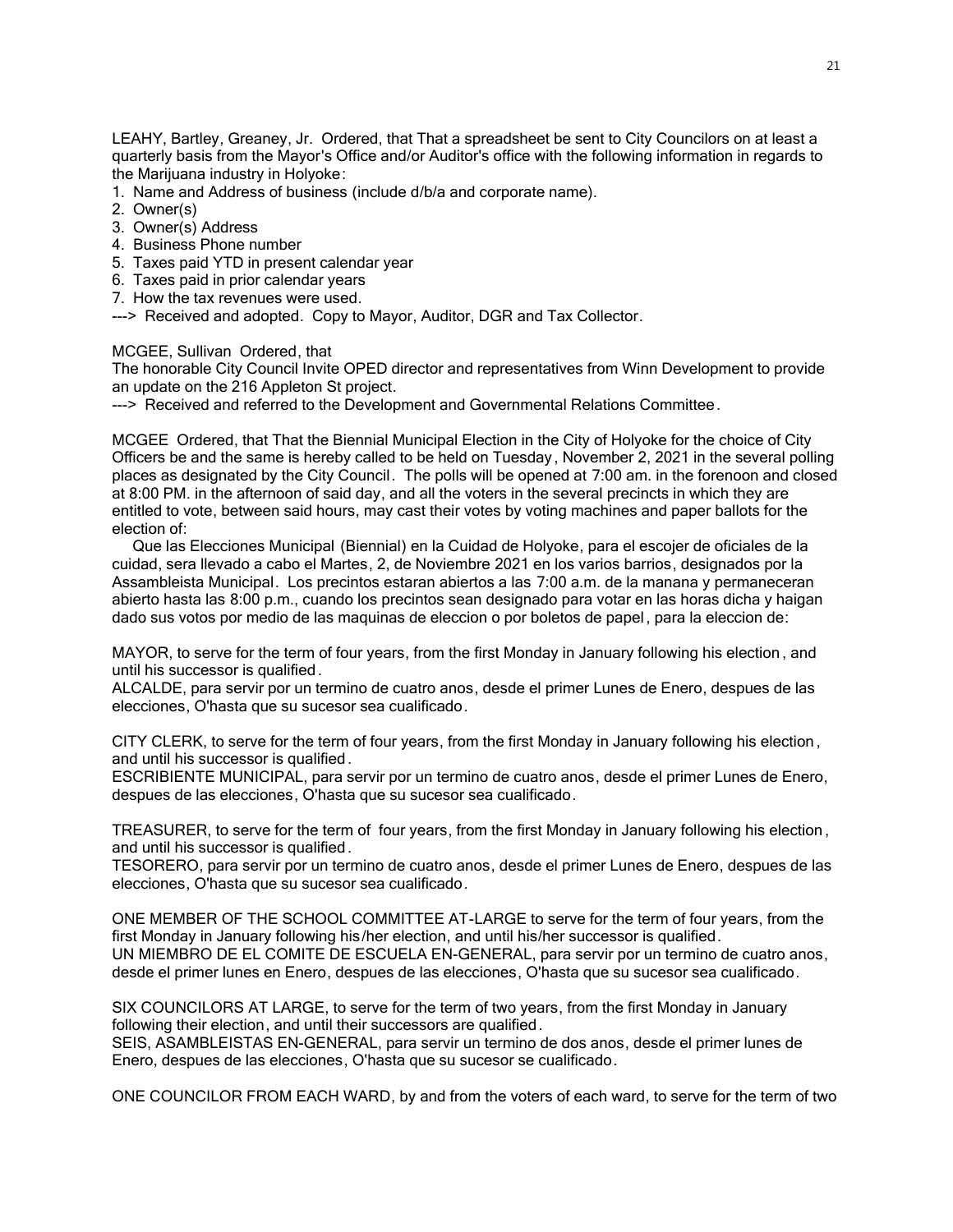years, from the first Monday in January following their election , and until their successors are qualified. UN ASAMBLEISTA DE CADA BARRIO, por los votantes de cada barrio, para servir por el termino de dos anos, desde el primer lunes de Enero despues de elecciones, O'hasta que su sucesor se cualificado.

ONE MEMBER OF THE SCHOOL COMMITTEE FOR EACH WARD, by and from the voters of each ward, to serve for the term of two years, from the first Monday in January following their election , and until their successors are qualified.

UN MIEMBRO DE EL COMITE DE ESCUELA DE CADA BARRIO, por los votantes de cada barrio, para servir un termino de dos anos, desde el primer lunes de Enero, despues de las elecciones, O'hasta que su sucesor sea cualificado.

---> Received and adopted.

MCGEE Ordered, that That the Polling Place for each of the voting precinct in the City of Holyoke for the Municipal Election to be held Tuesday, November 2, 2021, be and the same are hereby designated as follows:

ORDENA, que los lugares para cada recinto en la Ciudad de Holyoke para las Elecciones Municipal Esta que se llevaran a cabo el Martes , 2 de Noviembre 2021 sea y al igual, por este medio designado lo siguente:

WARD ONE BARRIO UNO PRECINCT A – Rosary Towers Recreation Room 21 Bowers St.. RECINTO A—Rosary Towers Recreation Room 21 de la Calle Bowers

> PRECINCT B— Holyoke City Hall, 536 Dwight St. RECINTO B— Holyoke City Hall, 536 Dwight St

| WARD TWO BARRIO DOS                           |                                        |  |
|-----------------------------------------------|----------------------------------------|--|
| South Bridge St. Entrance only                | PRECINCT A-Morgan School Gym,          |  |
| Morgan, en la Calle So. Bridge solamente      | RECINTO A-Gimnasio de la Escuela       |  |
|                                               | PRECINCT B - Falcetti Towers, 475      |  |
| Maple St.                                     | RECINTO B - Falcetti Towers, 475 de la |  |
| Calle Maple                                   |                                        |  |
| WARD THREE BARRIO TRES                        |                                        |  |
| Northampton St,                               | PRECINCT A & B - Metcalf School, 2019  |  |
| Escuela Metcalf, 2019 de la Calle Northampton | RECINTO A & B - Gimnasio de la         |  |
|                                               | PRECINCT B - Metcalf School Gym,       |  |
| 2019 Northampton St.                          | RECINTO B - Gimnasio de la Escuela     |  |
| Metcalf, 2019 de la Calle Northampton         |                                        |  |
| WARD FOUR BARRIOS CUATRO                      |                                        |  |
| Parish Center, Appleton St.                   | PRECINCT A& B - St. Paul's Church      |  |
| Center, en la Calle Appleton                  | RECINTO A&B - St. Paul's Church Parish |  |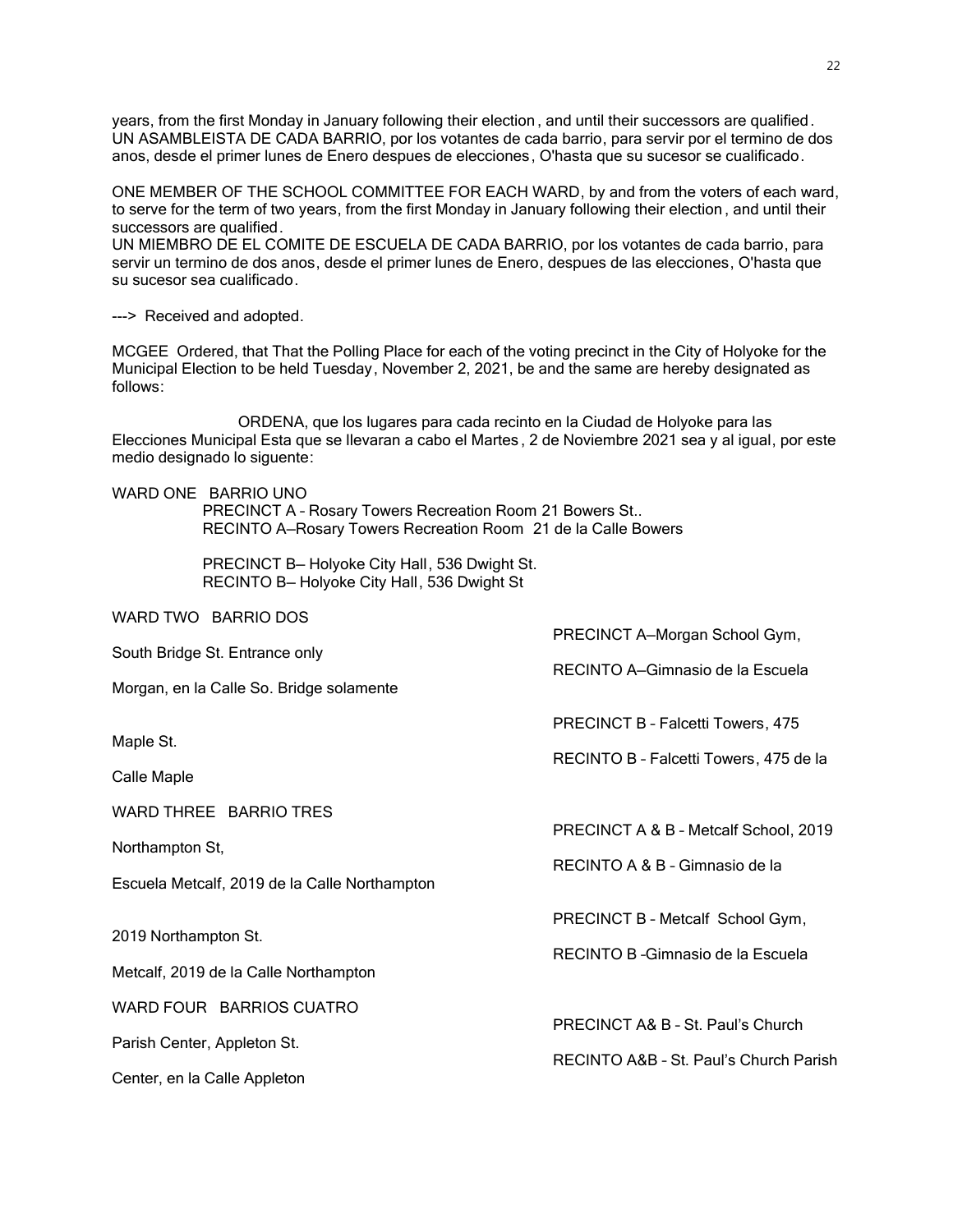WARD FIVE BARRIOS CINCO

School Gym, Kane Rd.

McMahon, en la Calle Kane

School Gym, Whiting Farms Rd.

Donahue, en la Calle Whiting Farms

WARD SIX BARRIO SEIS

Jarvis Ave.

de la Calle Jarvis

WARD SEVEN BARRIO SIETE

Gym, 1 Jefferson St.

E. N. White, 1 de la Calle Jefferson

---> Received and adopted.

MCGEE Ordered, that That the City Council meeting of November 2, 2021 be rescheduled due to the Municipal Election.

---> Received and adopted.

#### MCGEE Ordered, that McGee

Order that the Board of Health, Community Development, and Mayor do a survey of City Hall and the annex building in order to prioritize the top needs for improvements of the two buildings (I.e. elevators, mold removal, carpets, etc). Further that based on the public safety nature to these issues, determine if grant money can be used ASAP.

Councilor Murphy stated that \$4 million had been allocated to address these kinds of issues from ARPA funds. He noted many things may not be addressed until spring, but other things would be addressed sooner.

President McGee noted that the survey was to assure issues do not get missed.

---> Received and referred to the Public Safety Committee.

MCGEE Ordered, that Order that the Mayor and City Council review and approve the relocation of a department or departments to the unused space of the tax collector/personnel office. These spaces are forward facing offices/spaces that allow better constituent access/service. (Note: One consideration would be to move the planning department into these spaces which would allow constituents /business easier access to the process.)

Councilor Murphy noted that there was space not being used well. He also noted that he had occasionally used the old tax collector office for meetings. He then stated he had spoken with department heads on better use of space.

Councilor Bartley suggested that the School Department should be invited to see if they could use some of the space in order to move out of their office on Suffolk Street.

Councilor Greaney noted that the city pays over \$200,000 a year for the rent paid for School Department offices.

---> Received and referred to the Public Service Committee.

Motion was made and seconded to suspend the necessary rules to take up items 58 through 61 and 64

PRECINCT A – Lt. Elmer J. McMahon

RECINTO A—Gimnasio de la Escuela

PRECINCT B – Maurice A. Donahue

RECINTO B—Gimnasio de la Escuela

PRECINCT A&B – Sullivan School 400

RECINTO A&B – Escuela Sullivan, 400

PRECINCT A&B - E. N. White School

PRECINTO A&B– Gimnasio de la Escuela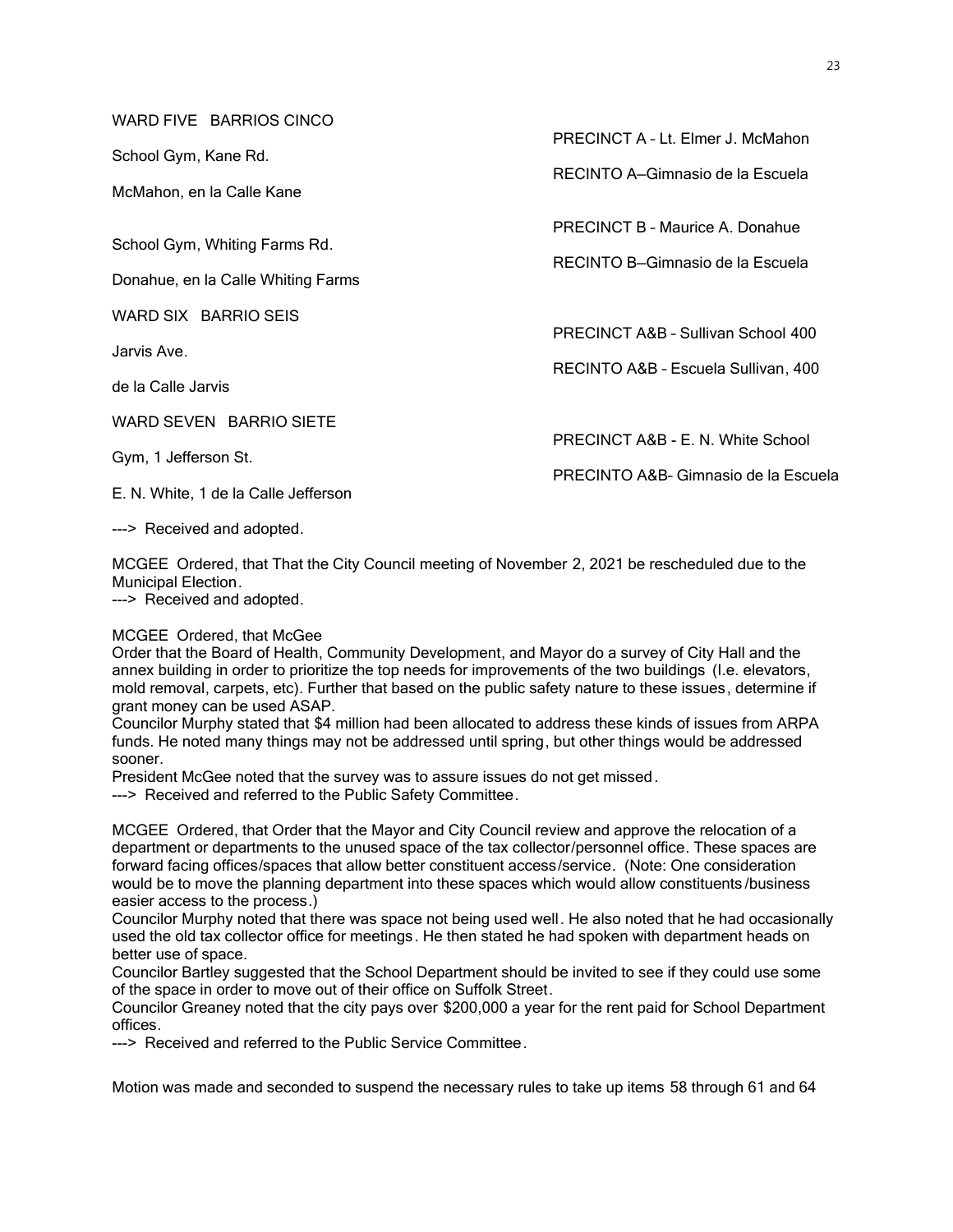through 66 as a package.

MCGIVERIN Ordered, that in accordance with M.G.L. Chapter 44 Sec. 53A, the City Council hereby accepts the provisions of the "FFY22 MUNICIPAL ROAD SAFETY (MRS) PROGRAM, \$41,650, NO MATCH" grant and authorizes the establishment of a Fund or other method appropriate for the accounting of the receipts and expenditures of all resources associated with the administration of said grant .

To the City Council:

I hereby recommend the passage of the above order at the meeting of your Council to be held Tuesday, October 5, 2021.

Terence Murphy, Mayor ---> Received and referred to the Finance Committee.

MCGIVERIN Ordered, that there be and is hereby appropriated by transfer in the fiscal year 2022, TWENTY EIGHT THOUSAND TWO HUNDRED SIXTY AND 00/100 Dollars (\$28,260) as follows:

| FROM:<br>14301-51102 | <b>HEAVY MOTOR EQUIPMENT OPERATOR</b> | TOTAL: | \$28,260<br>\$28,260 |
|----------------------|---------------------------------------|--------|----------------------|
| TO:<br>14302-53100   | REFUSE - OTHER SERVICES               | TOTAL: | \$28,260<br>\$28,260 |

To the City Council:

I hereby recommend the passage of the above order at the meeting of your Council to be held Tuesday, October 5, 2021.

Terence Murphy, Mayor ---> Received and referred to the Finance Committee.

MCGIVERIN Ordered, that there be and is hereby appropriated by transfer in the fiscal year 2022, THREE THOUSAND FIVE HUNDRED AND 00/100 Dollars (\$3,500) as follows:

| .<br>11521-51104               | <b>HEAD CLERK</b>  | TOTAL: | \$3,500<br>\$3,500 |
|--------------------------------|--------------------|--------|--------------------|
| TO <sup>.</sup><br>11521-51101 | PERSONNEL DIRECTOR | TOTAL: | \$3,500<br>\$3,500 |

To the City Council:

FROM:

I hereby recommend the passage of the above order at the meeting of your Council to be held Tuesday, October 5, 2021.

Terence Murphy, Mayor ---> Received and referred to the Finance Committee.

MCGIVERIN Ordered, that there be and is hereby appropriated by transfer in the fiscal year 2022, FOUR THOUSAND AND 00/100 Dollars (\$4,000) as follows:

| FROM:       |                         |        |         |
|-------------|-------------------------|--------|---------|
| 16911-51101 | PAY-DIRECTOR            |        | \$4,000 |
|             |                         | TOTAL: | \$4,000 |
| TO:         |                         |        |         |
| 16911-51104 | PAY-PROGRAM COORDINATOR |        | \$2,000 |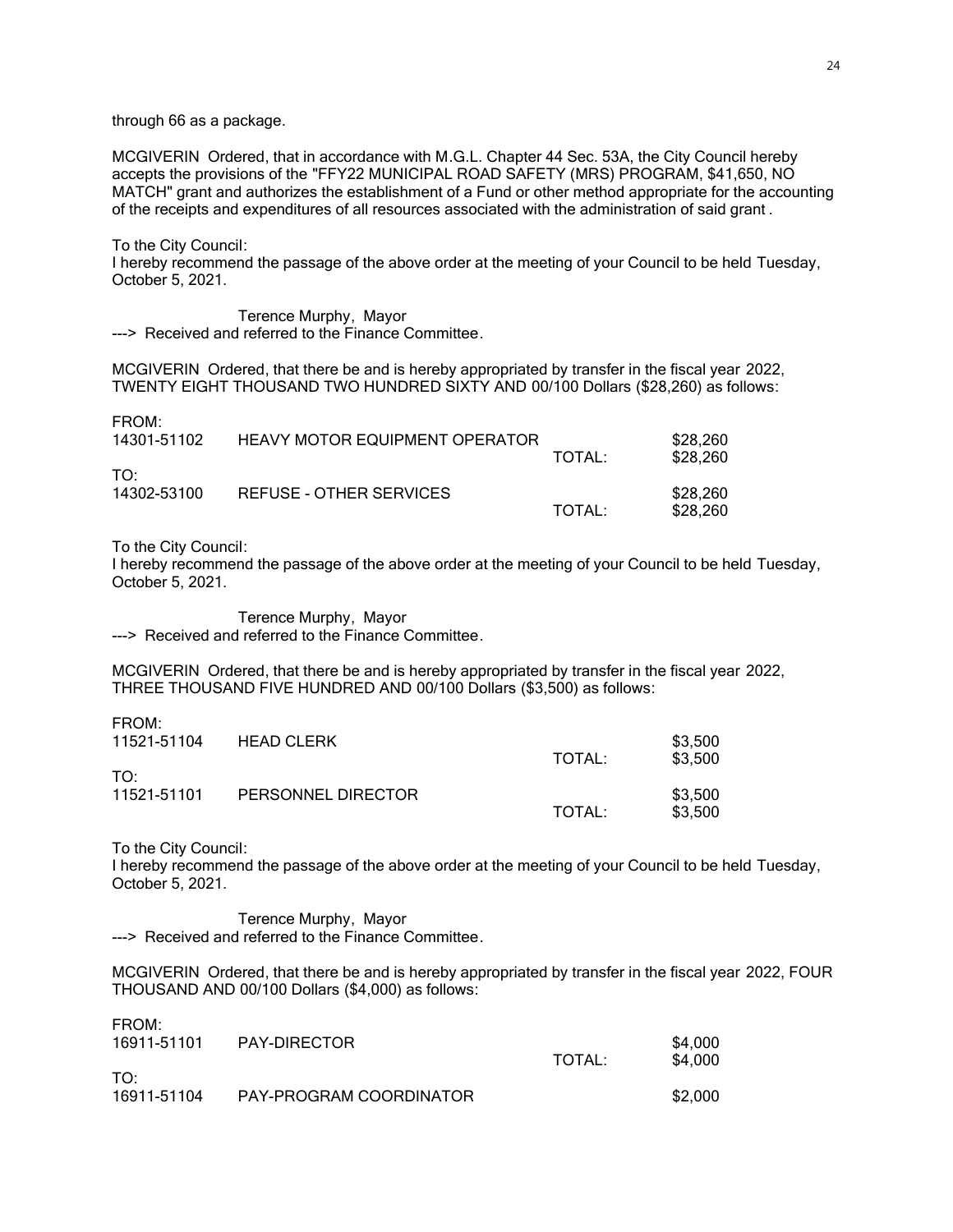| 16911-51106 | <b>PAY-OFFICE ASSISTANT</b> |        | 2.000   |
|-------------|-----------------------------|--------|---------|
|             |                             | TOTAL: | \$4,000 |

#### To the City Council:

I hereby recommend the passage of the above order at the meeting of your Council to be held Tuesday, October 5, 2021.

Terence Murphy, Mayor ---> Received and referred to the Finance Committee.

MCGIVERIN Ordered, that Ordered that the sum of \$1,918,200 is appropriated to pay the costs of infrastructure improvements for the following City of Holyoke vicinities : replacement of Roberts Field running track, sidewalk resurfacing and improvements in the areas of Brown Avenue, Westfield Road, Clark Street, Gilman Street, Wycoff, Highland, Vadnais, Princeton and Jefferson, and the payment of all costs incidental and related thereto, and that to meet this appropriation, the Treasurer, with the approval of the Mayor, is authorized to borrow said amount under and pursuant to Chapter 44, Section 7(1) of the General Laws, or pursuant to any other enabling authority, and to issue bonds or notes of the City therefore; that the Mayor is authorized to contract for and expend any state aid available for the project ; and that the Mayor is authorized to take any other action necessary or convenient to carry out this project .

Further Ordered: That any premium received by the City upon the sale of any bonds or notes approved by this vote, less any such premium applied to the payment of the costs of issuance of such bonds or notes , may be applied to the payment of costs approved by this vote in accordance with Section 20 of the General Laws, thereby reducing the amount authorized to be borrowed to pay such costs by a like amount.

Further Ordered: That the Treasurer is authorized to file an application to qualify under Chapter 44A of the General Laws any and all of the bonds or notes authorized to be issued pursuant to this Order , and to provide such information and execute such documents as may be required for such purposes .

Further Ordered: That in order to reduce interest costs, the City Treasurer, with the approval of the Mayor, is authorized to refinance any bonds issued pursuant to this Order and in connection therewith , to issue refunding bonds in accordance with Chapter 44, Section 21A of the General Laws.

Further Ordered: That there shall be no change in the purpose of this bond authorization without prior vote of approval by the Holyoke City Council.

To the City Council:

I hereby recommend the passage of the above order at the meeting of your Council to be held Tuesday, October 5, 2021.

Terence Murphy, Mayor ---> Received and referred to the Finance Committee.

MCGIVERIN Ordered, that in accordance with M.G.L. Chapter 44 Sec. 53A, the City Council hereby accepts the provisions of the " American Rescue Plan Act of 2021, Coronavirus Local Coronavirus Local Fiscal Recovery Fund (CLFRF) County Reallocation, \$7,792,257, " grant and authorizes the establishment of a Fund or other method appropriate for the accounting of the receipts and expenditures of all resources associated with the administration of said grant .

To the City Council:

I hereby recommend the passage of the above order at the meeting of your Council to be held Tuesday, October 5, 2021.

Terence Murphy, Mayor ---> Received and referred to the Finance Committee.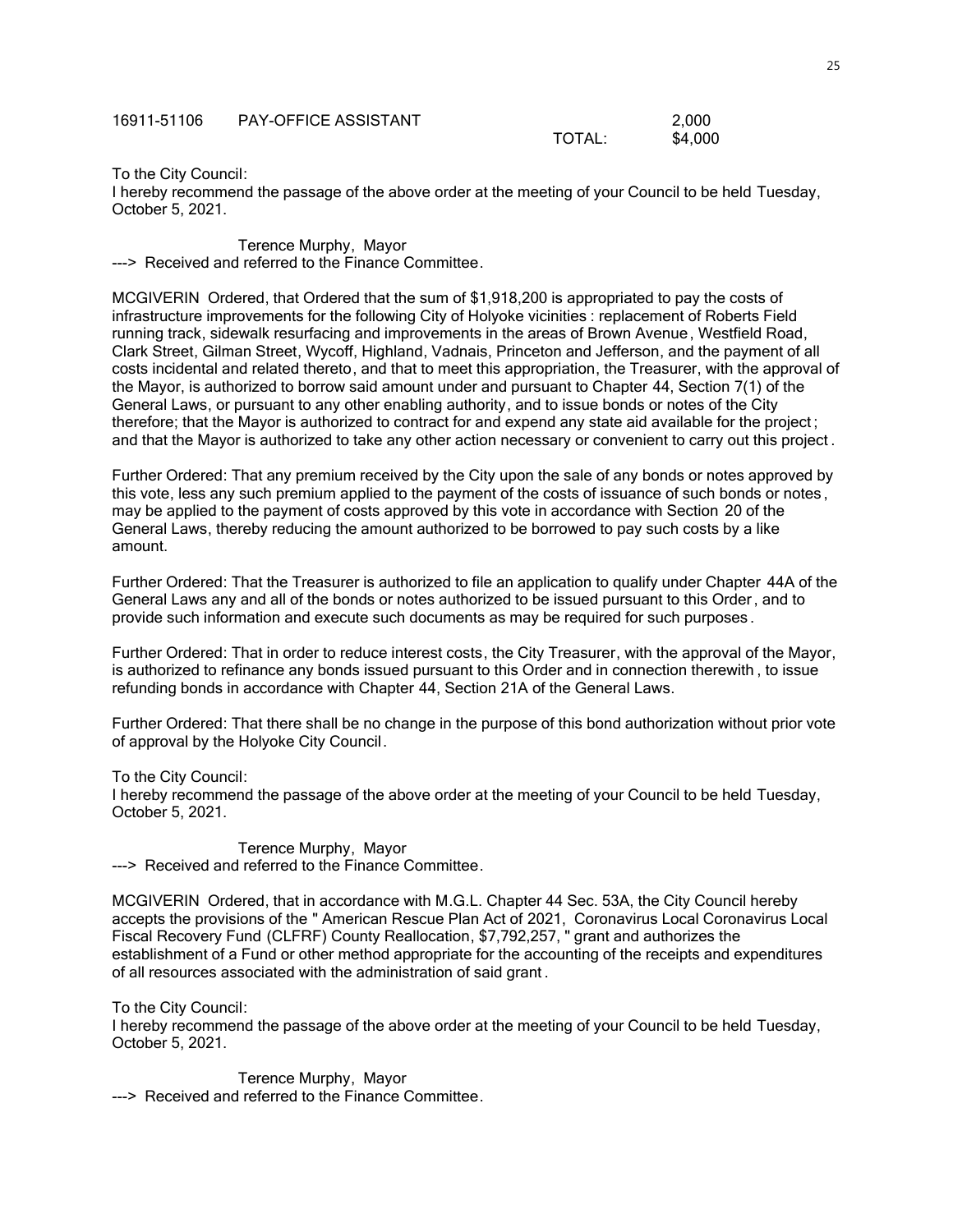MCGIVERIN Ordered, that there be and is hereby appropriated by transfer in the fiscal year 2022, ONE HUNDRED FORTY SEVEN THOUSAND SEVEN HUNDRED THIRTY FOUR AND 23/100 Dollars (\$147,734.23) as follows:

| FROM:       |                |        |              |
|-------------|----------------|--------|--------------|
| 13002-57000 | OTHER EXPENSES |        | \$147,734.23 |
|             |                | TOTAL: | \$147,734.23 |

To the City Council:

I hereby recommend the passage of the above order at the meeting of your Council to be held Tuesday, October 5, 2021.

#### Terence Murphy, Mayor

President McGee noted that the format of the order appeared to be missing an account the funds were going to.

Councilor Murphy clarified that the School Department had equipment from the former shops at Dean which had been sold. He added that the funds would be used for new equipment for the shops. ---> Received and referred to the Finance Committee.

MCGIVERIN Ordered, that there be and is hereby appropriated by transfer in the fiscal year 2022, TWO THOUSAND TWO HUNDRED TWENTY SEVEN AND 84/100 Dollars (\$2,227.84) as follows:

FROM:

| 110<br>12201-51105             | <b>FIREFIGHTER</b> | TOTAL: | \$2,227.84<br>\$2,227.84 |
|--------------------------------|--------------------|--------|--------------------------|
| TO <sup>.</sup><br>12201-51180 | INJURED ON DUTY    | TOTAL: | \$2,227.84<br>\$2,227.84 |

To the City Council:

I hereby recommend the passage of the above order at the meeting of your Council to be held Tuesday, October 5, 2021.

#### Terence Murphy, Mayor

---> Passed two readings and Adopted on a call of the roll of the yeas and nays --Yeas 12--Nays 0--Absent 1 (Lebron-Martinez).

MCGIVERIN Ordered, that there be and is hereby appropriated by transfer in the fiscal year 2022, THIRTY THREE THOUSAND SEVEN HUNDRED SEVENTY FOUR AND 28/100 Dollars (\$33,774.28) as follows:

| FROM:       |                        |        |             |
|-------------|------------------------|--------|-------------|
| 12101-51104 | <b>LIEUTENANT</b>      |        | \$7,766.44  |
| 12101-51105 | <b>SERGEANT</b>        |        | 6,723.80    |
| 12101-51107 | <b>PATROLMEN</b>       |        | 19.284.04   |
|             |                        | TOTAL: | \$33,774.28 |
| TO:         |                        |        |             |
| 12101-51180 | <b>INJURED ON DUTY</b> |        | \$33,774.28 |
|             |                        | TOTAL: | \$33,774.28 |
|             |                        |        |             |

To the City Council:

I hereby recommend the passage of the above order at the meeting of your Council to be held Tuesday, October 5, 2021.

Terence Murphy, Mayor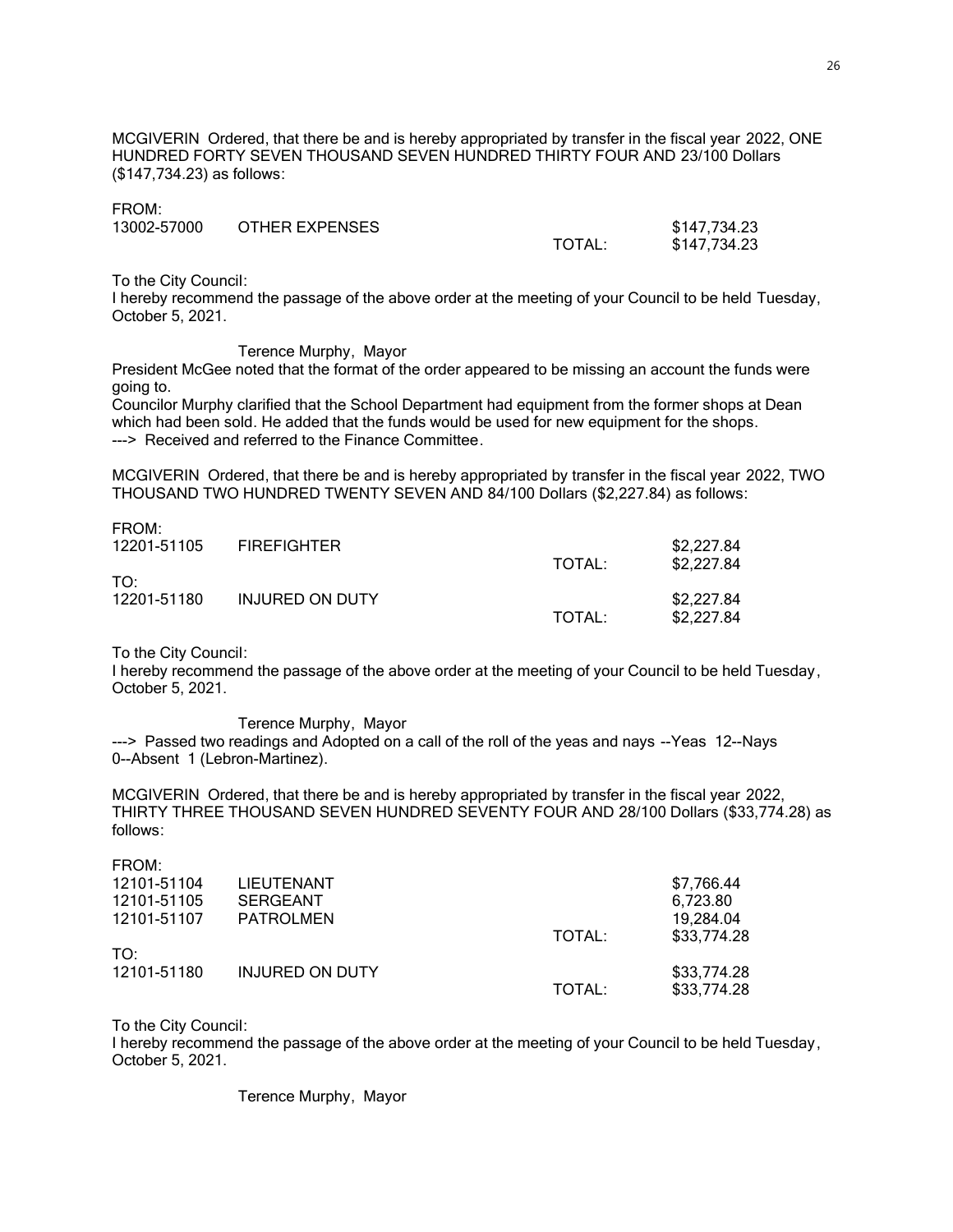---> Passed two readings and Adopted on a call of the roll of the yeas and nays --Yeas 12--Nays 0--Absent 1 (Lebron-Martinez).

MURPHY Ordered, that Ordered, that Chapter 2, Article II, Division 6 "Administrative Assistant to the City Council," Section 2-181 "Duties generally" be amended to add an additional category of duties pertaining to the management and updates of the city website and social media accounts, including offering guidance to staff members of city departments on use of the website as a records access and communication tool.

---> Received and referred to the Ordinance Committee.

# LATE FILED ORDERS & COMMUNICATIONS

# (3:21:15)

VACON -- Ordered, request that HG&E install a street light on pole #2 Cross Road in front of #155 Cross Road.

Councilor Vacon stated that this was to address a safety issue for a constituent .

---> Received and adopted. Referred to the HG & E.

ANDERSON-BURGOS, McGee Ordered, that Ordered, that the City Council issue a proclamation in honor of the raising of the Puerto Rican flag to celebrate the culture and contributions of the Puerto Rican diaspora of the City of Holyoke.

---> Received and adopted

MCGEE Ordered, that That the Finance Committee or Public Safety Committee invite in the DPW to discuss the meters (safety issues, collections etc.) ---> Received and referred to the Finance Committee.

MCGIVERIN Ordered, that there be and is hereby appropriated by transfer in the fiscal year 2022, EIGHTEEN THOUSAND ONE HUNDRED ONE DOLLARS AND 77/100 Dollars (\$18,101.77) as follows:

FROM:

| 12201-51105 | <b>FIREFIGHTER</b>       | \$6,751.11 |        |           |
|-------------|--------------------------|------------|--------|-----------|
| 12201-51109 | ASST FIRE ALARM OPERATOR |            |        | 11,350.66 |
|             | TOTAL: \$18,101.77       |            |        |           |
| TO:         |                          |            |        |           |
| 12201-51101 | <b>FIRE CHIEF</b>        | \$4.92     |        |           |
| 12201-51103 | <b>CAPTAINS</b>          | 8,076.00   |        |           |
| 12201-51104 | <b>LIEUTENANTS</b>       | 9,347.46   |        |           |
| 12201-51107 | SUPERVISOR- FIRE ALARMS  |            | 673.39 |           |
|             | TOTAL: \$18,101.77       |            |        |           |
|             |                          |            |        |           |

To the City Council:

I hereby recommend the passage of the above order at the meeting of your Council to be held Tuesday, October 5, 2021.

Terence Murphy, Mayor

---> Received and referred to the Finance Committee.

MCGIVERIN Ordered, that there be and is hereby appropriated by transfer in the fiscal year 2022, ELEVEN THOUSAND EIGHT HUNDRED FOURTEEN AND 00/100 Dollars (\$11,814.00) as follows:

| FROM: |                           |          |
|-------|---------------------------|----------|
|       | 11211-51103 AIDE TO MAYOR | \$11,814 |
|       | TOTAL: \$11,814.00        |          |
| $ -$  |                           |          |

TO: